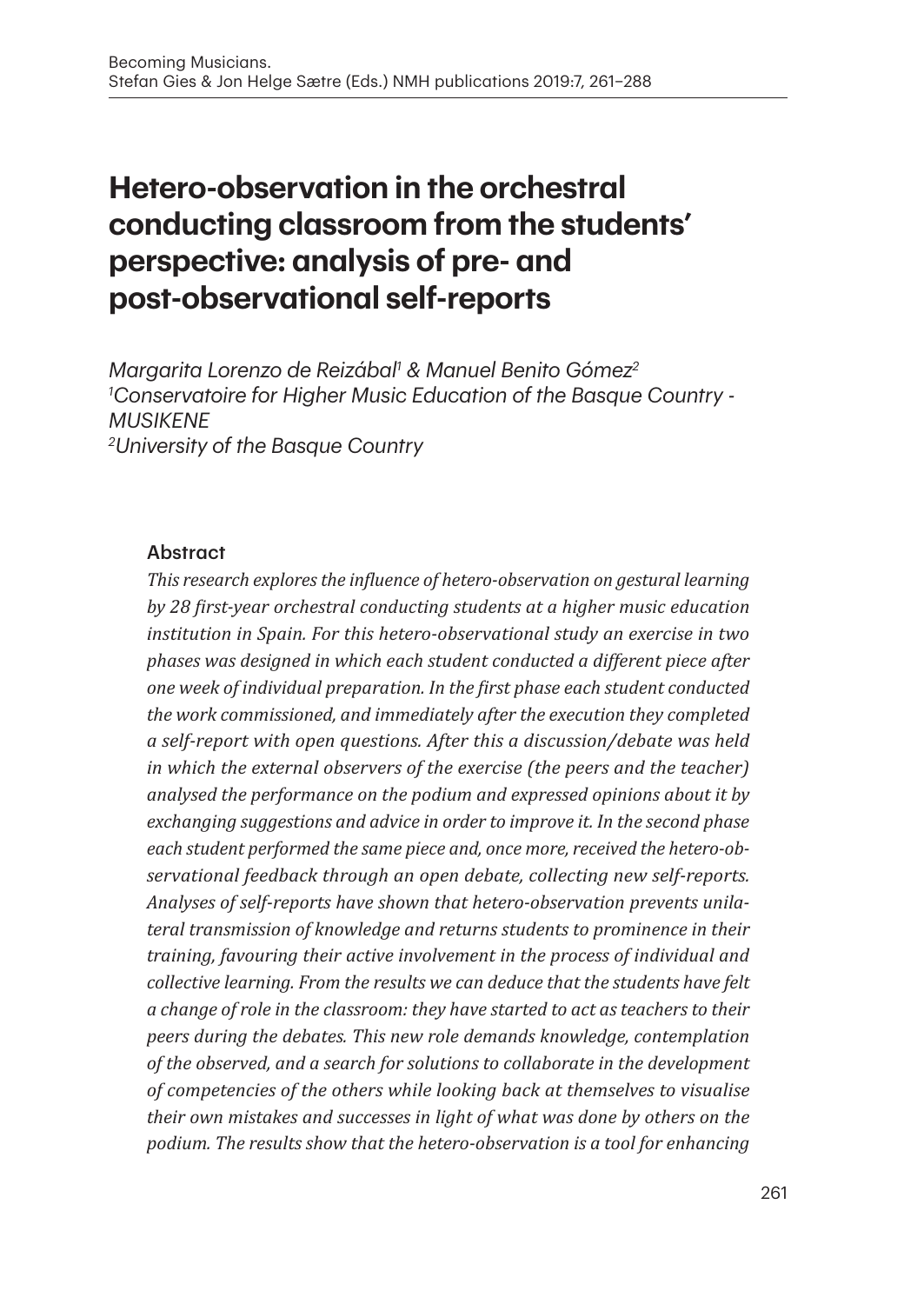*individual and collective gestural competencies, and the peer interaction during the debates has served to set in motion mechanisms of motivation and regulation of learning within the group of participants.*

## **Introduction**

The European Higher Education Area (EHEA) has sought to find specific alternatives to the unidirectional transmission of knowledge. According to Imbernon and Medina (2008), students should take on a leading role in their own training and become involved in the teaching-learning process as its main subjects. In this framework the student's motivation and active participation are basic elements, and the teacher must design learning spaces and be a guide in the student's process of gaining knowledge and skills. How do we achieve greater involvement of the students? What kind of participatory and reflective strategies foster this involvement? Imbernon and Medina state that one of the most interesting pedagogical models is experimental reflexive learning. This model, according to the same authors, involves hetero-observational practices and is little known in the field of higher music education, despite its enormous potential for training and improving learning.

#### Hetero-observation and group learning

Huber and Durfee (1995, p. 128) described the 'behavior observation as hetero-observation in which the behavior of individuals and groups is observed'. More recently, hetero-observation has been defined by Harré, Clarke and De Carlo (2015, pp. 5-6) as the observation that takes place when 'one examines human performances such as verbal replies to questions, act-action sequences […] and in general all phenomena existing external to and/or independently of the researcher, and susceptible to being actually noticed'. **Hetero-observation is usually linked to peer assessment** activities. These help to create a learning community within a classroom. Students who can reflect while engaged in metacognitive thinking are involved in their learning. Carrison and Ehringhaus (n.d., p. 2) claim that 'with peer evaluation, students see each other as resources for understanding and checking for quality work against previously established criteria'.

Adamé Tomás (2010, p. 7) asserts that group work is highly beneficial to education, not only as a methodology for the realisation of certain activities but as an end in itself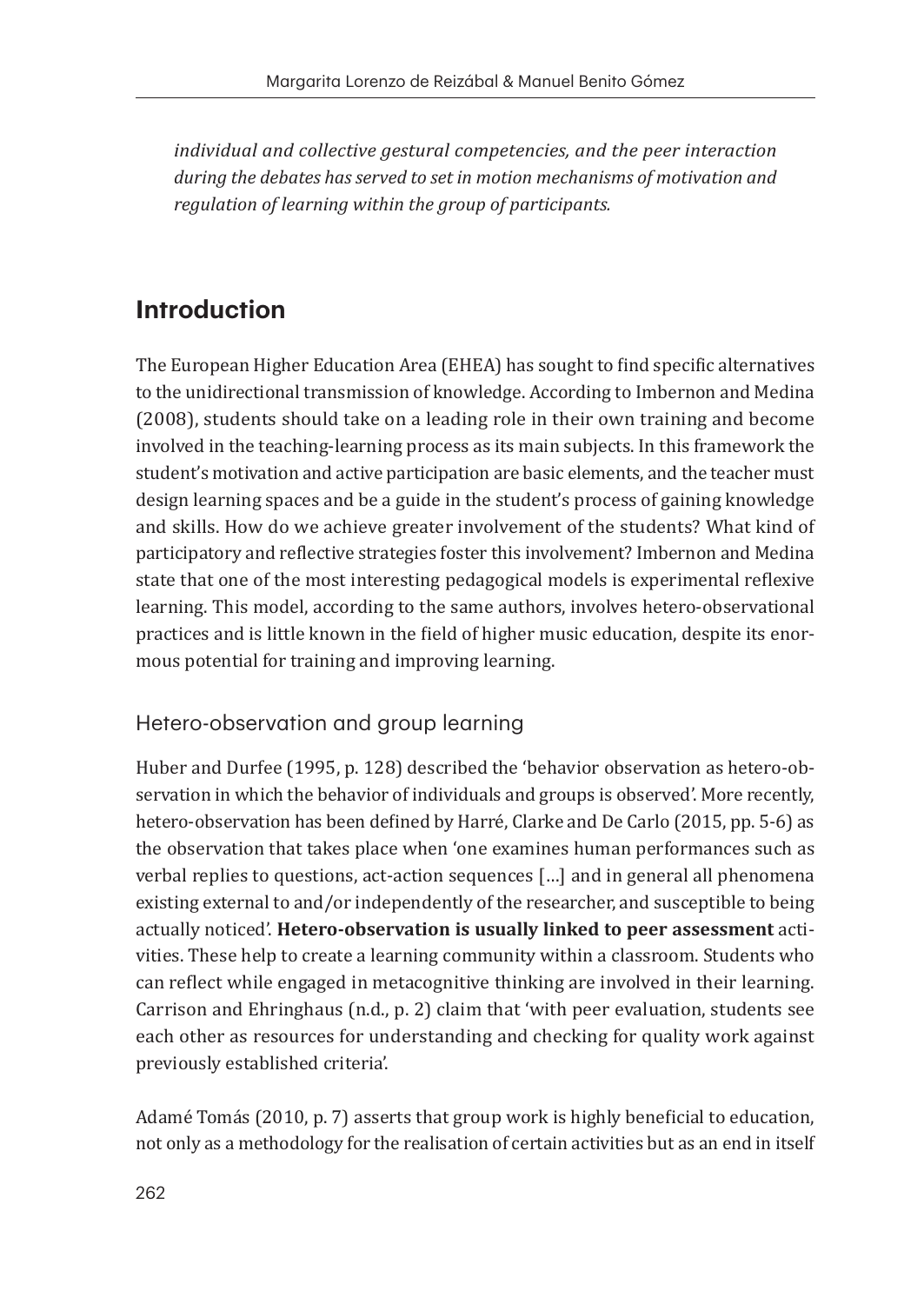due to the values it develops in people such as knowing how to listen, cooperation, responsibility, acquisition of active and participatory attitudes etc. In this sense the group dynamics, carried out through the round table and the directed debate, have sufficiently demonstrated that group work helps, guides and serves to support the development and evolution of each person given their active role and protagonism in their own process of teaching-learning (Parra-Meroño and Peña-Acuña, 2012, pp. 15-17). The didactic approach of these activities aims to achieve the acquisition of knowledge, skills and abilities by students, encouraging and improving their critical thinking and intellectual independence (Martínez, 2010, p. 63).

Group learning is based on small groups of students working together towards a task in which each member of the team is responsible for a result that cannot be achieved unless the group members work together (Trujillo, 2002, p. 152). Cooperation and collaboration are prioritised over competition and enable competency-based learning (Miguel, 2006, p. 72). Despite the many hours of class time that students spend in a group together, we have failed to exploit the potential of peer learning in the same way that we value group interaction with the teacher and one-to-one instruction. In the field of Western higher music education, Nielsen, Johansen and Jørgensen (2018, pp. 339-340) state that so-called 'vicarious learning' (Bandura, 1997) – referring to the impact of observation on learning from visualising the peers doing successfully the same task than that of oneself – that may be addressed through group learning strategies needs to be explored in music academies 'given the strong individualized conservatoire culture'.

#### Peer interaction and collective scaffolding

'Peers' can be defined in several ways, e.g. in terms of age, skills and abilities that the students share in a classroom, or others. Philp, Adams and Iwashita (2013, p. 68) state that peers, as interaction partners in the classroom, can offer different types of learning opportunities. These authors describe the term 'peer interaction' as any communicative activity carried out between students where the teacher's participation is minimal or non-existent. Collaborative learning is closely related to a powerful sense of mutual and joint effort (Damon & Phelps, 1989, pp. 9-19), that is, it does not only refer to students who sit together and work on the same exercise (Galton & Williamson, 1992, p. 2). Students depend on each other to finish and complete the task. Swain (2000, p. 97) describes this collaborative dialogue as a dialogue in which subjects engage in the resolution of a problem and in the construction of knowledge. Peer interactions are characterised by a high degree of equality and mutuality which, according to the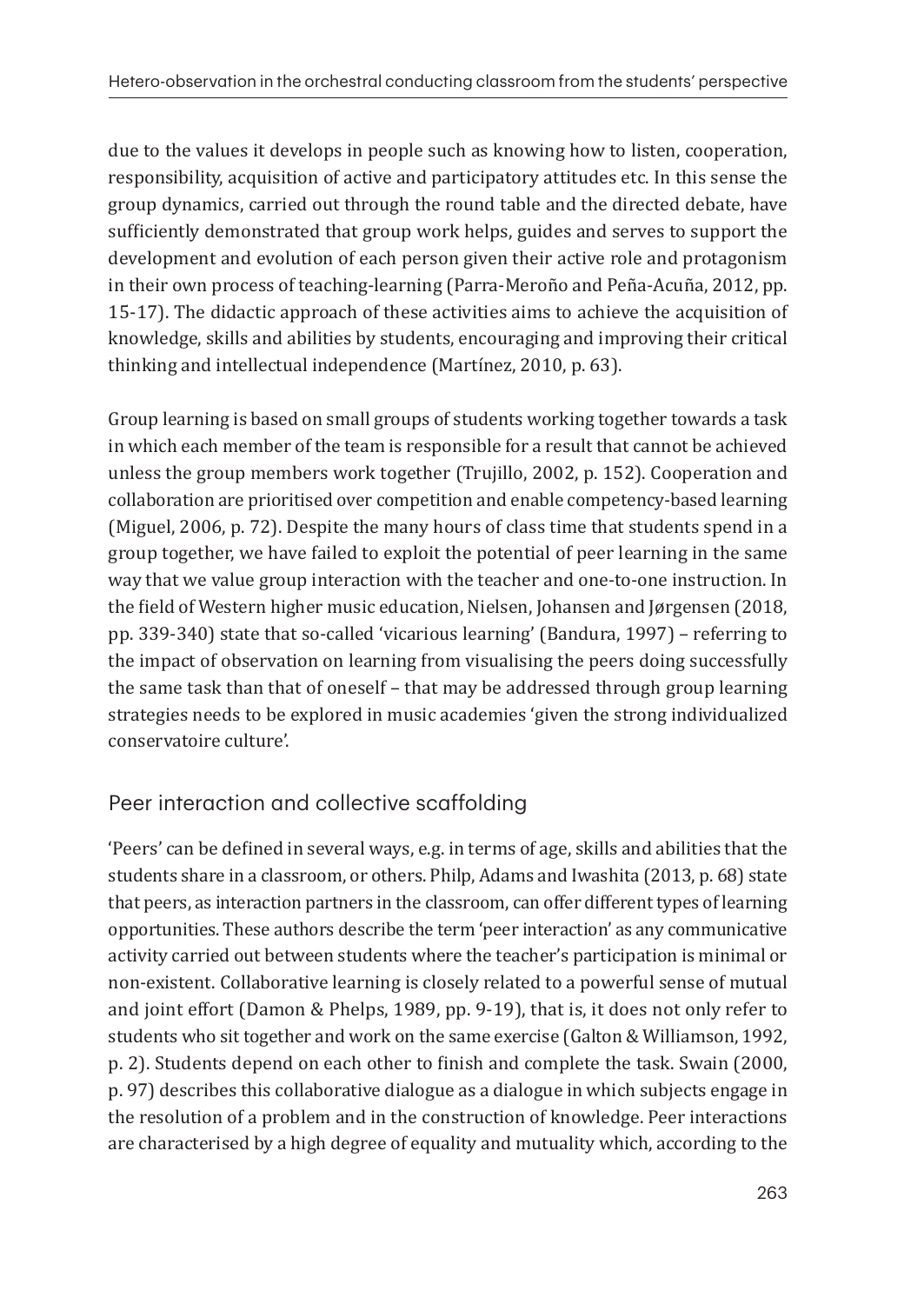research of Damon and Phelps (1989), has proven effective in problem-solving and in the productive exchange of ideas.

The interaction offers great potential for the development of higher cognitive learning processes (Esteve, 2004, p. 81). In this regard and of great interest are the proposals of the Vygotskyan approaches aimed at collective scaffolding, which refers to the co-construction of knowledge from the knowledge that each member contributes and to the interaction (negotiation) within the group of apprentices (Nyikos & Hashimoto, 1997, p. 512). Blum-Kulka and Snow (2009, p. 298) refer to the term 'peer talking' – peer-to-peer conversation – as a symmetric, collaborative and multi-party participation structure. It is symmetrical in contrast to the teacher-student relationship in which the former has implicit authority and is perceived as a person with greater knowledge and experience. The role of the teacher in this peer interaction is essential, although sometimes it is not perceived (O'Donnell, 2006, p. 785). Responsible for the design of the work performed by the peers, the teacher is an omnipresent participant in the classroom, motivating and training the students in interpersonal skills as well as musical and linguistic skills (in the case of debates). According to O'Donnell (2006), the advantage of peer-assisted learning over teacher-student instructional learning is that the peer is perceived as closer and less distant as a model in terms of competition and closer in age and experience. In addition, each student can benefit emotionally from being temporarily placed in the role of teacher and, at a cognitive level, having to articulate explanations to their peers (Duff & van Lier, 1997, pp. 785- 786; Watanabe and Swain, 2007, p. 121). In this regard, Logie (2012, pp. 7-18) states that the opinion of a colleague can help greatly, especially when giving feedback that helps make the conductor aware of leadership problems he or she may not be fully aware of when on the podium.

Regarding the types of groups, Donato (1994, p. 41) distinguishes between the collaborative interaction that can be achieved in groups without a connection (*loosely knit groups*) and well connected groups (*collective groups*), showing how the latter are able to jointly build the necessary scaffolding for the completion of a task. In the same line of argument, Nielsen, Johansen and Jørgensen (2018, p. 349) point out that 'not all collective learning forums may necessarily be experienced as constructive for all students' but, nevertheless, they suggest that peer learning forums can work as a supportive arena to diminish competition among peers and strengthen students' inner motivation.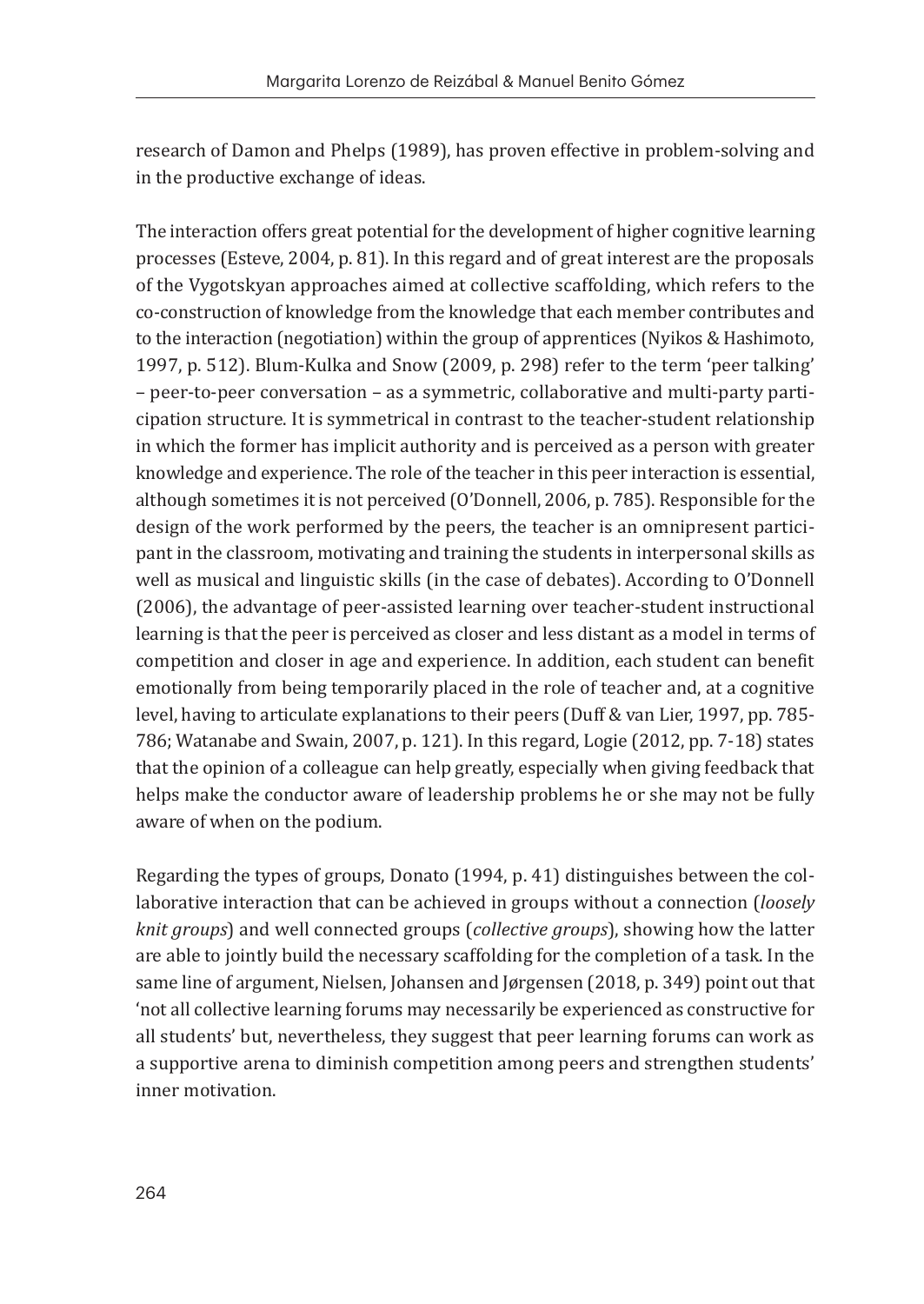#### Self-regulation of learning through hetero-observation

Marijan (2017) defines self-regulation as the ability to respond and adapt to the environment in the behavioural, emotional and mental domains. She adds that self-regulation is developed through interaction with our socio-cultural surroundings. McPherson and Renwick (2011) highlight the importance of self-regulation theory as a tool for acquiring and supporting musical knowledge and musical skills. The teaching-learning process from a self-regulation perspective has great potential in music education, in particular in instrumental didactics (Ludovico & Mangione, 2014).

Schunk and Zimmerman (2007, pp. 7-24) state that individual self-regulation is developed in four stages: observation, emulation, self-control and self-regulation. The observation is based on the socio-cognitive theory of Bandura (1986) which suggests that through observation we can learn to do things that we would not have been able to do before observing the behaviour performed by others. According to this model, observational learning is the first step towards self-regulation. Jabusch (2016) proposes a self-regulated learning (SRL) structure consisting of three phases: forethought or strategy planning, performance phase (application of the strategy), and self-reflection or self-judgement. These phases can be considered to be self-generated thoughts on personal behaviour, task, time organisation, goals and applied strategies. Marijan (2017, p.1) proposes a self-regulated learning (SRL) model as a complex multidimensional structure formed through interaction with the environment/context. Self-learning, self-analysis, self-judgement, self-instruction and self-monitoring are the main functions in this self-regulatory structure. In Marijan's opinion, co-regulation is needed to activate and monitor self-regulation. She defines this co-regulation as the instructions that the teacher introduces in the lessons. In Marijan's approach to SRL, two types of self-regulation are described, both of them interrelated: 1) the regulation of actions, thoughts and feelings in accordance to the external stimuli/environment; 2) the regulation of the internal processes that occur within the person.

Shanker and Bertrand (2013) propose an interesting model stating that in self-regulation we can find two systems that are constantly applied in continuum: tension created by external and internal stimuli and relaxation (stage of recovery). Awareness of the tension-relaxation process is of enormous value because this process manages the whole structure of functions in SRL (Shanker, 2016).

Personality traits and temperament are also important factors in SRL. Nielsen (2004) has found in her research that advanced music students with high self-efficacy beliefs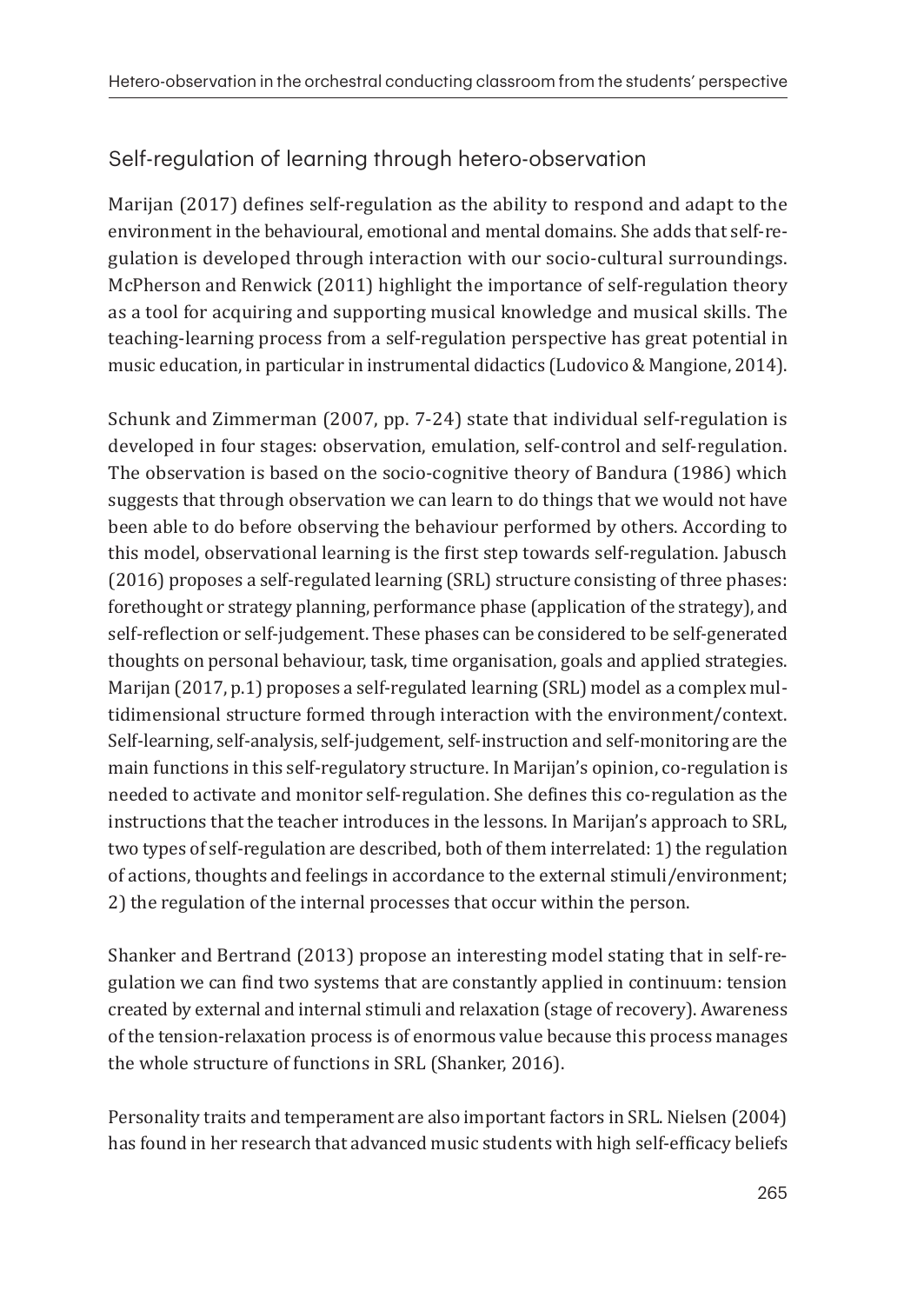are more successful in learning than those with low efficacy beliefs. She also states that in the context of music education and self-regulated learning, 'epistemic beliefs may concern issues regarding technical and musical problem solving in the development of musical skills' (Nielsen, 2010, p. 3). McCormick and McPherson (2003) have demonstrated that self-efficacy is the strongest predictor of performance scores. They have also found that students at advanced courses or grades nevertheless appear to have lower self-efficacy, probably due to 'an increased awareness of their stage of development' (McCormick & McPherson, 2003, p. 39).

Researchers have defined and studied two major goal orientations amongst students in motivation and self-regulation literature: mastery and performance. According to them, mastery approach goals concern learning, improving and improving one's skills; mastery avoid goals concern avoiding misunderstanding and perfectionism. Performance approach goals involve demonstrating competence and outperforming others, and performance avoid goals involve not appearing incompetent relative to others (Wigfield, Klauda, & Cambria, 2011, p. 36). According to these two orientations, students with performance approach goals focus on how they will be able to outperform others and how to get the highest grade possible. At the same time, these students will plan how to avoid looking incompetent while doing the activity. On the other hand, students with mastery approach goals will focus on how the task will improve their skills and which strategies to use for that purpose. Recently, McPherson, Nielsen, and Renwick (2013) have argued for the need for a shift in the way music students are taught, taking into account all aspects involved in self-regulated learning.

#### The debate in the classroom as a learning tool. *The protective discourse*

Directed debate is an exchange of ideas on a specific topic and can serve to gain perspective on a situation from different points of view. Imbernon and Medina (2008) advise that the debate is neither a strategy for evaluation nor an objective verification: the student must perceive that it is a learning strategy. The same authors stress that in order to be effective, the debate must meet the following requirements: a) encourage the participation of all the members of the group; b) exhaust the subject of debate; c) the arguments must be logical, not based on personalisms; and d) everyone must respect and accept others.

Parra-Meroño and Peña-Acuña (2012, pp. 15-17) propose that in the debate phase, the one in charge of establishing the shifts of exposition and argumentation as well as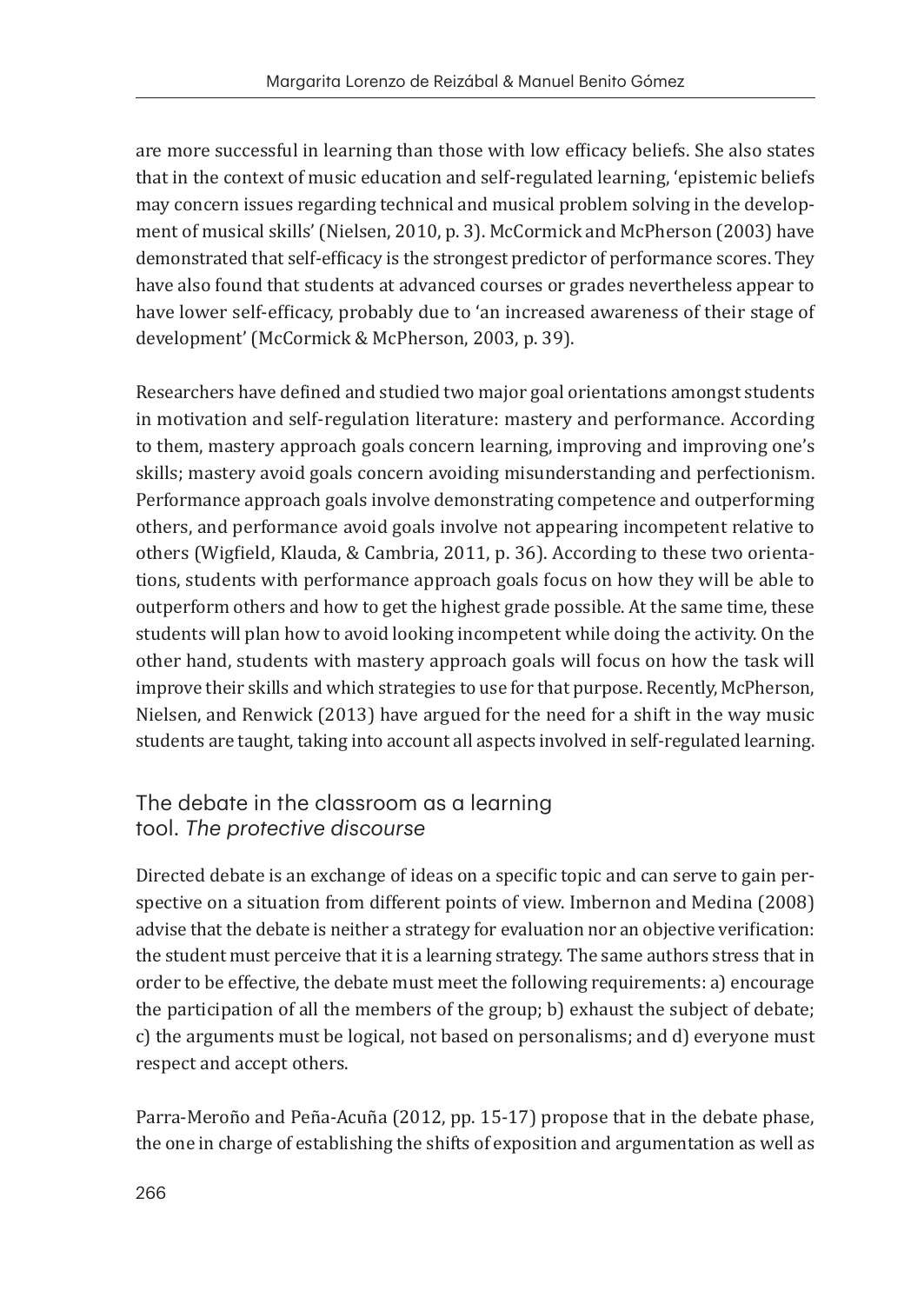the reply must be the teacher. The intention of the teacher-moderator is to facilitate the exposure of all positions. In this way, the participation of all the members of the group is encouraged, and it is possible to appreciate not only the knowledge obtained about the topic of the debate, but also the logic of its argumentation, the attitude towards criticism, the ability to communicate etc. O'Donnell (2006) adds that the teacher must also intervene when the exchange between the pairs is unproductive or when behaviours that distract from the task take place, such as for example conflicts, exclusion or some dysfunction in the interaction.

Regarding the type of discourse generated during group debates, Ruiz Bikandi (2007, pp. 178-180) has studied the ways in which social roles are distributed within the group and how various identities are constructed and interlinked. She has also explored the declaratory polyphony concluding that there is a *protective discourse* that ensures that the interaction between the pairs does not hurt anyone, especially when it comes to highlighting faults or necessary improvement. The author summarises the characteristics of this protective discourse in the following: a) the voices of the group blur identity by submerging it in impersonal verbal forms that avoid direct attribution of the problem to the observed subject; b) when it is necessary to demonstrate a flaw, the entire group constitutes itself as one with the affected person so that the negative judgments are softened; c) through the use of subtle discursive mechanisms, the collective takes on the pinpointed error as its own; d) the group analyses and judges but does not take ownership of the achievements of the observed, contrary to what it does with the errors; d) this subtle distribution of merits and demerits between the group and the observed takes place thanks to the delicate management of the agentivity of the discourse, which enables good management of frustration and success within the group.

### **Previous research on hetero-observation in the field of orchestral conducting**

Hetero-observation as a potential group learning tool in the field of higher music education is very rare in general, especially in the context of the conducting classroom. The few studies related to hetero-observation in the conducting classroom focus on the impact of the conductor's performance on the musicians through questionnaires completed by the latter, or on peer assessment between two students when one watches a video performance of the other. Throughout the literature we have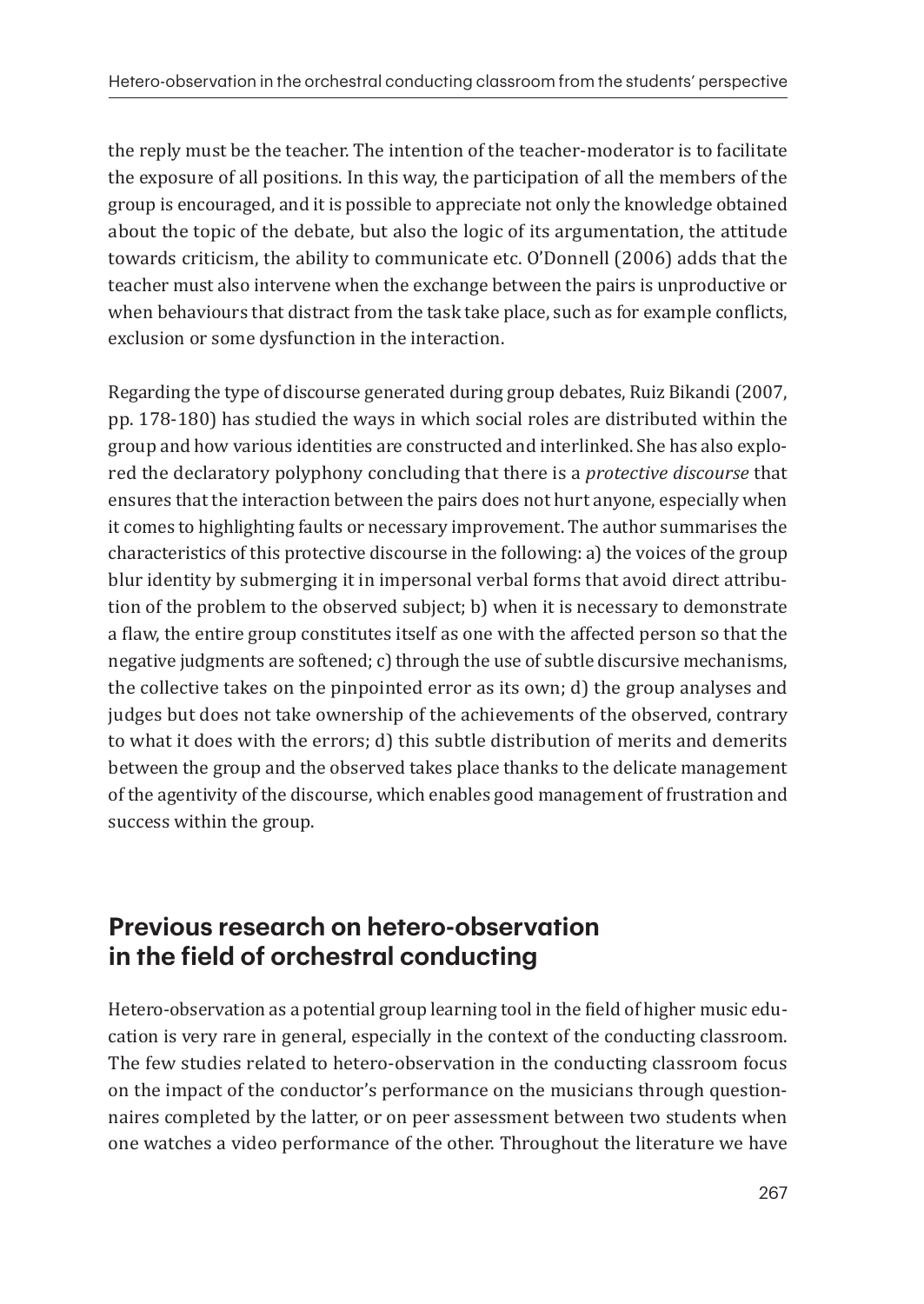not found experiences in which hetero-observation takes place live – without video mediation – in groups and through an open debate in which observers and observed interact with each other with the aim of improving gestures.

Johnston (1993) carried out a study on the use of video as a tool for self-evaluation, hetero-evaluation and teacher feedback when evaluating gestural skills in students training to become music teachers. Each participant received advice from a partner and feedback from the teacher. The review of the videos by the pair and the teacher led to the determination of three areas of gestural technical strength and three other areas in which the participant needed to improve. The results indicate that the instructional process was effective and that the inclusion of the peer evaluation contributed to a more adjusted view of the abilities of each conducting student.

Bodnar (2013) states that the evaluation of others might be of interest as a teaching tool in the conducting classroom and uses Jorma Panula (n. d.) as an example of someone who, during the period between 1973 and 1993, incorporated social interaction in his conducting class at the Sibelius Academy in Helsinki as an integral part of the learning process. To that end, when the orchestra finished a practice session, the students and the professor analysed and openly discussed the video recordings made during the session.

The main purpose of the present research was to contribute to the literature on orchestral conducting didactics by addressing the following questions:

- 1. Does the hetero-observation influence individual and collective gestural learning in the orchestral conducting classroom?
- 2. How do students feel about being observed and advised by their peers?
- 3. How do students feel about becoming judges and advisors on their colleagues' performances?

## **Method**

Participants and their context

This research used a convenience sample composed of 28 students, 14 women and 14 men aged between 18 and 20, who were enrolled in the first course of orchestral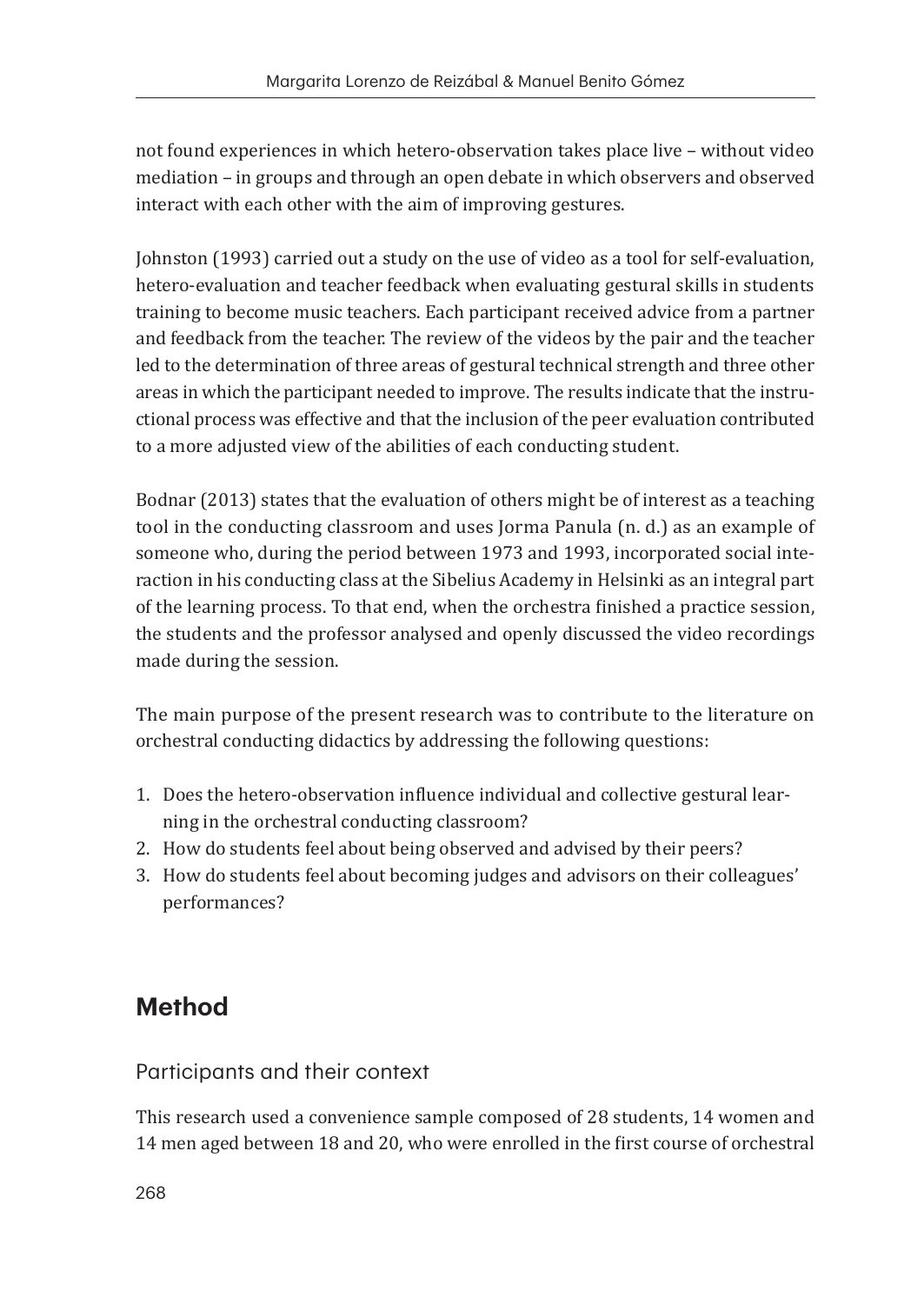conducting as a compulsory subject in the music performance curriculum – Western classical music – in a institution for music higher education in Spain during the biennium 2015–17 (14 students on each course). None of the 28 students had received previous training in conducting. The experience took place at the end of the second semester of each year; during the first semester all participants received basic gestural instruction and learnt a methodology for scores analysis, always under the supervision of the teacher-researcher. During the research experience the students faced for the first time the independent preparation of a piece, without the help of the teacher.

#### Design of the experience

The experience had two phases. In Phase 1 the teacher gave a different piece to each participant. All the pieces were similar (Béla Bártòk's small orchestral pieces) in terms of morphological, syntactic and timbral characteristics, length, gestural and expressive technical difficulties. Each student prepared independently the piece during a one-week period (the time between the classes of the course) and conducted it in front of a small instrumental ensemble of 15 musicians. The participants completed a self-report immediately after their performance, before the beginning of the group discussion, so that they felt free to voice their opinions without being influenced by what their peers might say. Immediately afterwards a debate was opened in which the observers (professor and peers) made critical judgments about the gestural and postural aspects shown on the podium by the observed. Once the discussion session was over, all the participants took home a form to complete the post-debate self-report with peace of mind and time to reflect. After or during the debate the participants made notes in their respective scores on the issues that were raised during the course of the session.

In Phase 2, a week later, the students conducted the same piece as in Phase 1. After each performance a debate was again opened where all the participants discussed their impressions of this second individual performance.

#### Instrument for data collection and analysis procedure

Pre and post-observational self-reports were distributed (See Appendix 1). For the analysis, the response types available for each of the questions were categorised, codified and applied to the same basic descriptive statistical analyses.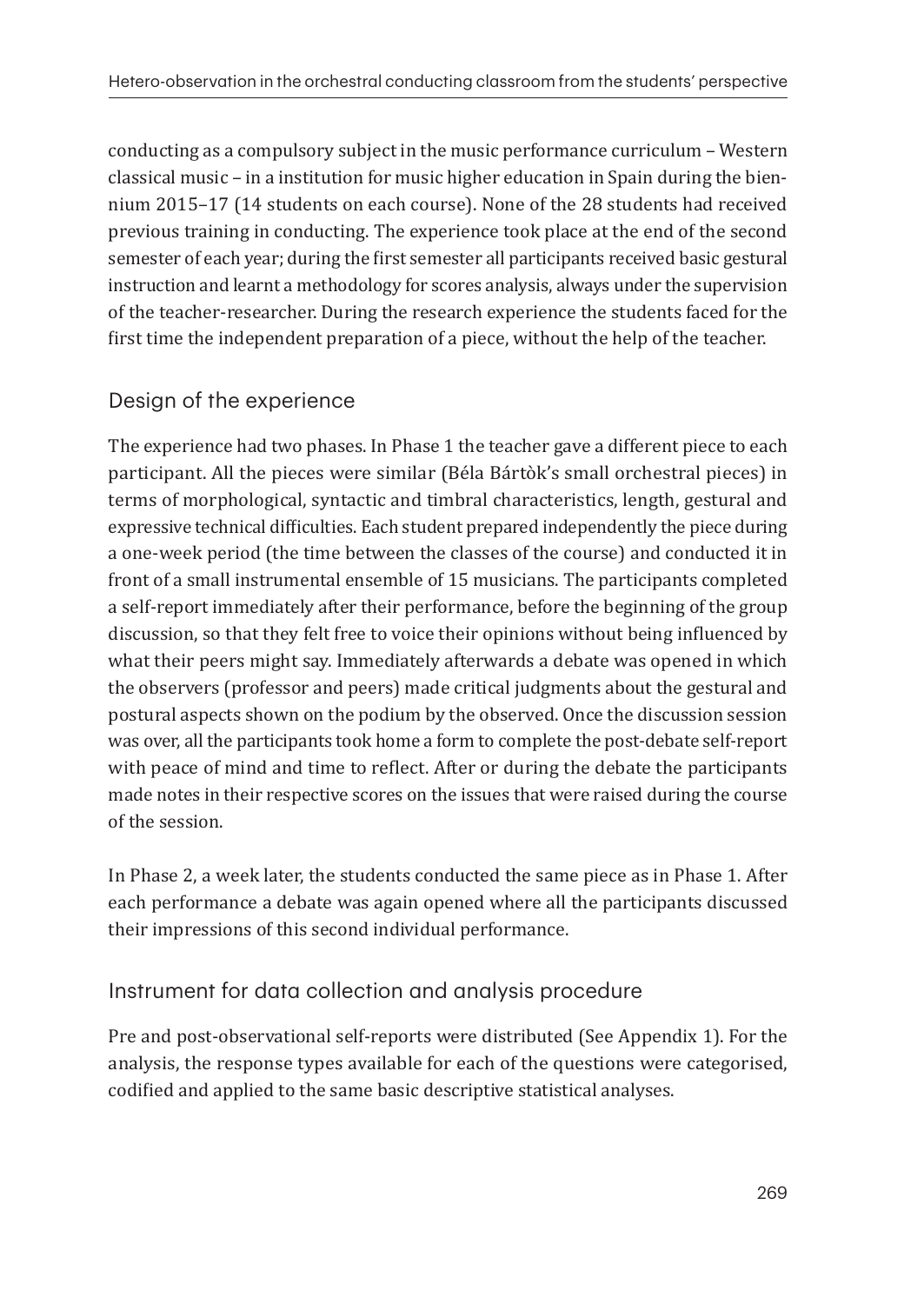To facilitate gestural hetero-observation, the *Orchestral Conducting Gestural Competences Scale* (OCGCS) was used as a guide (Lorenzo de Reizábal & Benito, 2017). The students were familiar with this guide since it served as a reference for the study of gestures during the first semester (See Appendix 2).

### **Results and analysis**

Results of pre-observational self-reports

#### **Mood and emotions experienced**

Regarding the mood and emotions experienced by the 28 participants during their first performance on the podium, three categories have been defined: a) Positive, when the experience has given the participant positive and rewarding emotions; b) Negative, when the experience has been a source of negative emotions; and c) Mixed, when the participant describes mixed sensations of both types or the remain undefined. The answers describing a positive mood constitute 43%, the negative ones 34%, and the responses with mixed moods 23%. Negative emotions include insecurity (43%), nervousness (29%) and frustration/discomfort (14%). A feeling of lack of control (7%) and feeling rushed (7%) are also cited in the self-reports.

I felt 'rushed'. At the beginning I saw that I had been mistaken about how I had thought about the piece, since I conducted it 'in 3' when I should have chosen to do it 'in 1'.  $(1501)^{1}$ 

I did not feel that I had the sound in my hands, it was cerebral, I did not conduct in the present moment; my mind was ahead of me as well as behind me with what had already happened. (1505)

As for the positive aspects they experienced, the following stand out: relaxation/ comfort (45%), security (25%), enjoyment (25%), and 'very conscious' (5%). It is

<sup>1</sup> The research project lasted over two years. The first two numbers after the quotes refer to the year the student participated (15=2015/16 and 16=2016/17) and the last two numbers is the identification of individual students. There were 14 students from 2015-2016 and another 14 students from 2016 -2017 in the sample.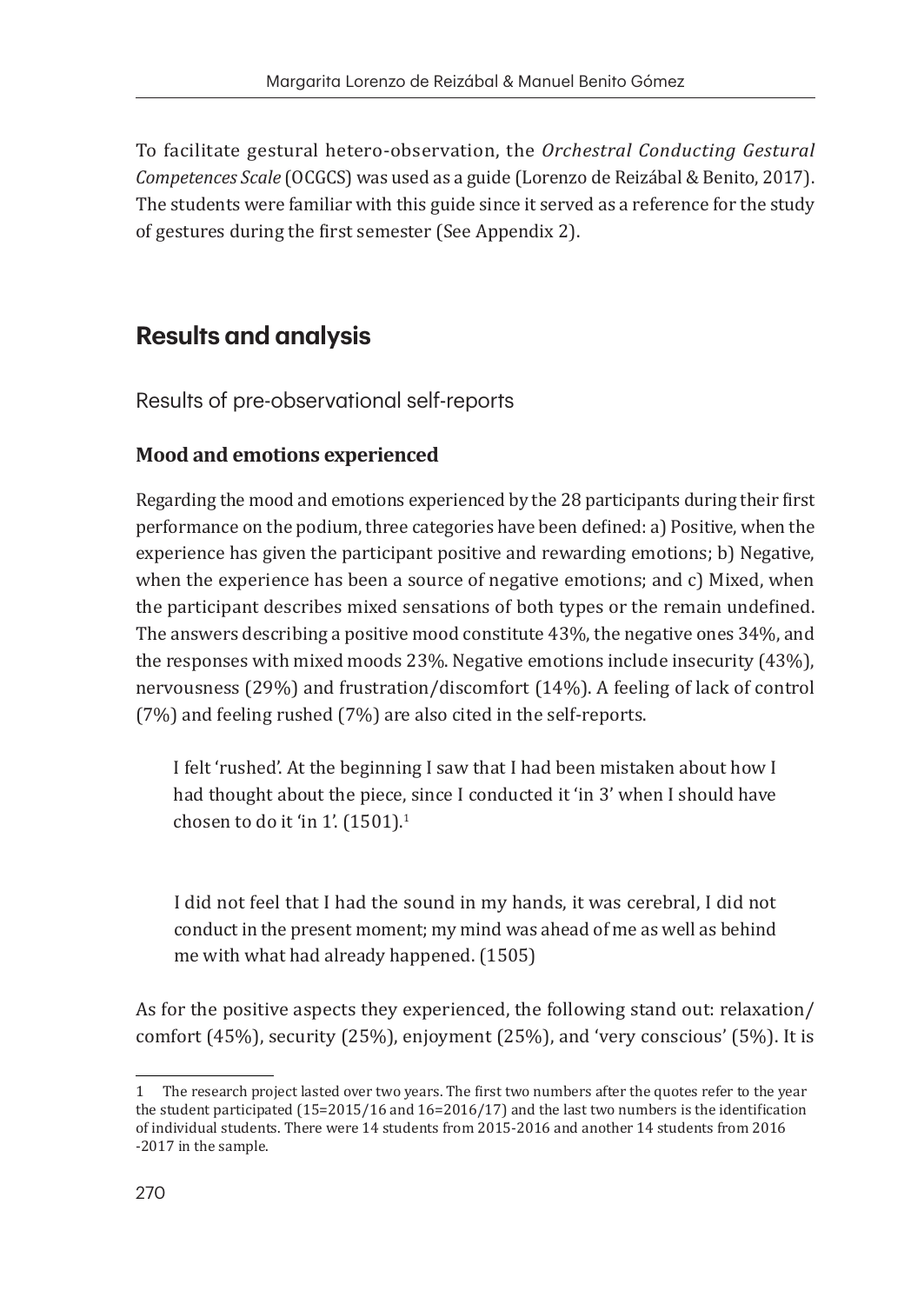necessary to clarify that one of the challenges of this experience is that they were required to conduct without stops or repetitions of passages. This corresponds to an ethnographic context of experimentation similar to that faced by a conductor when he conducts in public.

Regarding the category of mixed moods, the participants mainly refer to: lack of sufficient study (43%), improving over time (29%), worsening over time (14%), nervousness but controlled (14%). When the participant does not feel that the sound feedback corresponds to the previous idea that had been made mentally during the study, he feels discouraged and can begin to feel helpless and nervous:

I was relaxed about conducting, but I became uneasy when what I had in mind was not coming out. (1501)

The participants often described a degree of concern about getting the interpreters' response to be in line with what they wanted to communicate. This concern is an unequivocal sign that the participants have begun to focus their attention on the response of the sound to their gestures rather than on the gestural motor activity itself that had been the focus of attention during the gestural instruction received in the first semester.

(I felt) worried that the interpreters' feedback would not correspond. (I felt) better and better as I progressed, because the response was good. (1614)

I had the feeling that what I wanted to express corresponded to what I heard. (1513)

Lack of preparation was the biggest problem for participants who did not report positive feelings. Not knowing the piece in depth usually led them to 'get carried away' by what the musicians play, that is, they superficially conduct what they can read easily (the beat and little else) and feel that they are behind the sound events.

It also gives me the feeling that I have to process all the information of the piece very quickly since each passage goes by very fast and doing everything you want involves a lot of mastery, study and control. (1507)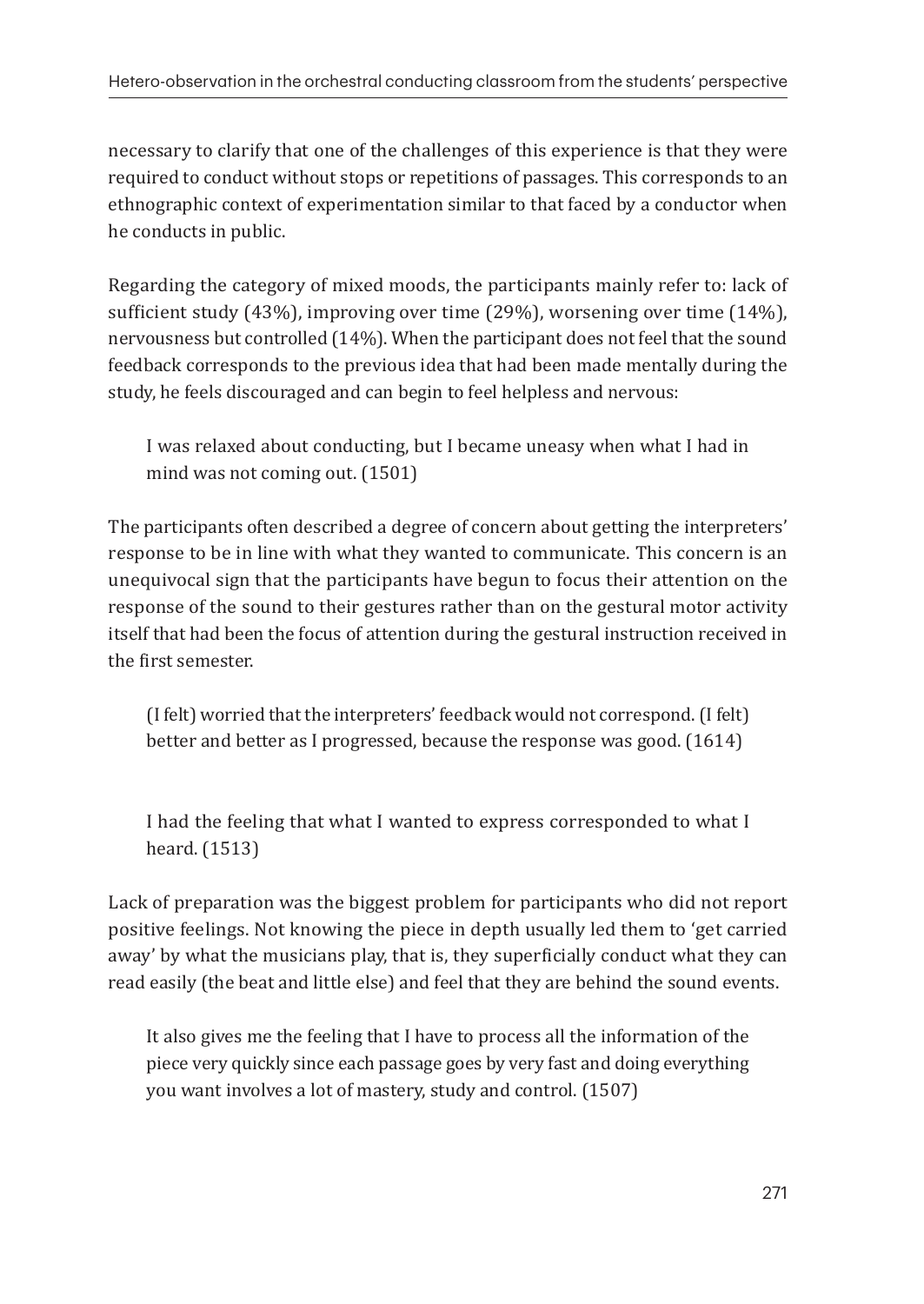#### **Perceptions of lack of gestural efficiency**

In relation to the perceptions of lack of gestural efficiency, the participants felt that the gestures related to dynamics (17%), phrasing (14%), preparation (10%) and articulation (10%) were not clear and did not produce the desired effect. In relation to tempo, the problems perceived were largely a lack of stability, a lack of adjustment to the indication of the score, and a lack of clarity in the *anacrusis* (upbeat).

Regarding the entries (cues), participants detected a lack of gestural clarity in the cues (42%), incorrect use of preparation gestures (16%), or not giving all entries (42%). Phrasing was ineffective for 14% of the participants, reporting a lack of directionality, a lack of use of the left arm to express the phrases, and the need to improve the gesture to be able to show them. The participants also found a lack of effectiveness in articulation due mainly to the lack of contrasts (38%) and the lack of *legato*, overusing *staccato* gestures (25%).

Finally, 10 of the 28 students reported not being efficient in communicating the character and expression of the music they conducted. Of these 10 students, five believed that they had not managed to convey it, three believed that it had been achieved on some occasions but not throughout the entire piece, and therefore they must improve before the next rehearsal, and two considered that although they had tried to communicate the character of the music, they lacked the appropriate expressiveness in order to successfully convey it.

#### **My colleagues are going to judge me later**

All the answers given by the participants to the question of how they have felt knowing that they were going to be judged later by their peers have been categorised into 6 blocks: 1- I do not care; 2- I want to learn from them and know their opinion; 3- It worries me and creates tension; 4- Nervous but positive; 5- I am interested in their judgments if I can take advantage of them and the criticism is constructive; and 6- Need to be recognised and valued by my peers.

A very interesting psychological point of view can be deduced from the answers regarding the relationships established between the subjects that are part of a system, as would be the case of the conducting classes in which this research was carried out. On the one hand, the first group under the heading 'I do not care' is dominated by the most uninhibited participants of the group who are not worried about the image they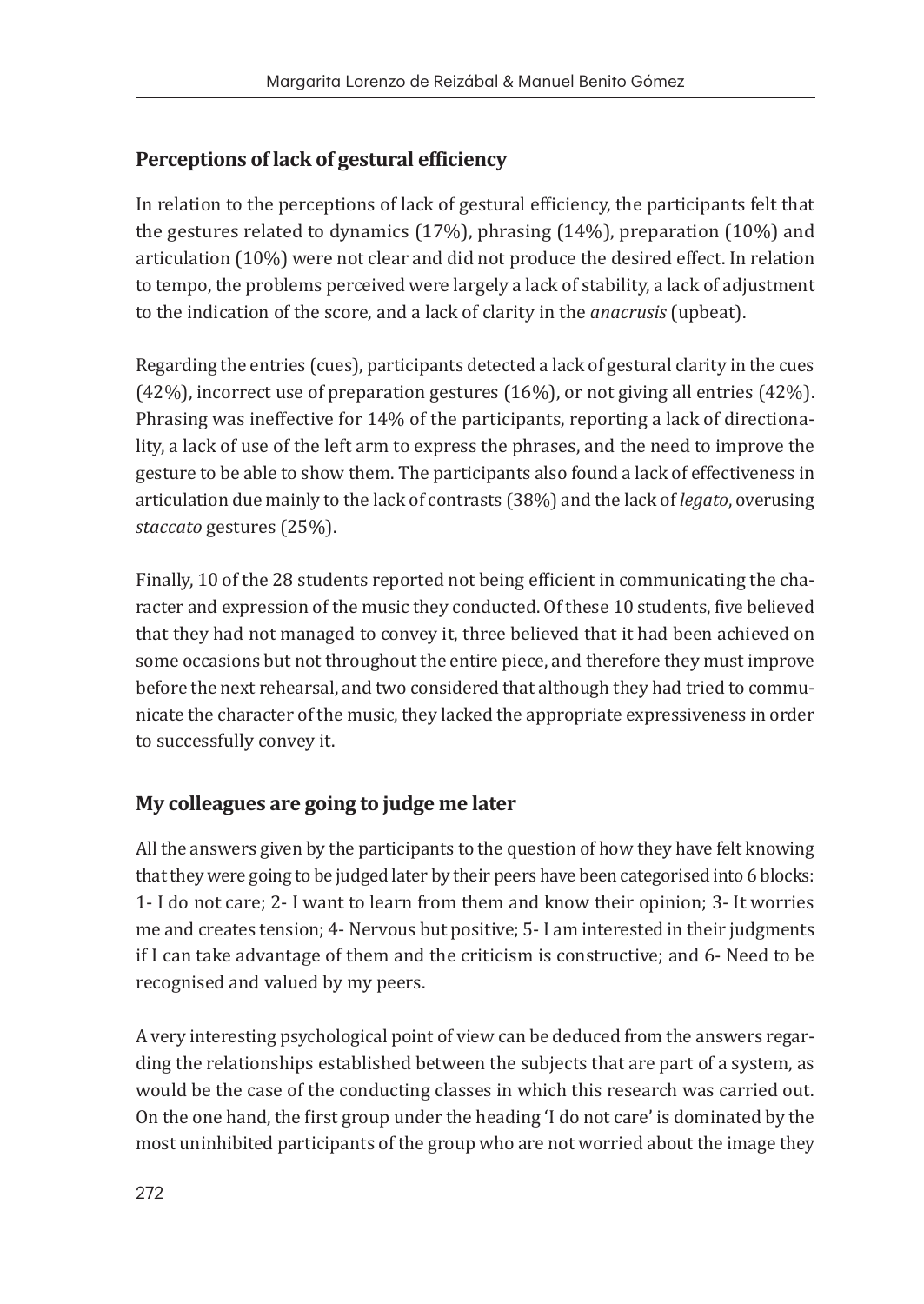might project to their colleagues when they conduct, or who at least have shown that they were not affected by the presence of colleagues as judges of their performance. The second category, 'desire to learn from others', expressed their commitment within the group. They are confident that the opinion of others will be helpful, especially since, as one of the participants says, 'we are colleagues who have gone at a similar pace, and you can learn a lot from their observations*'*. The group of responses collected under the heading 'concern and tension' reveals a certain resistance to being judged, valued or criticised by colleagues. Various emotions emerge, such as not wanting to be compared to another participant who conducts a similar piece, the feeling that you might be embarrassed in front of your classmates, or a fear of negative criticism.

The category 'nervous but positive' groups the responses of those participants who confess their nervousness about being judged by their peers, but on the other hand, they affirm curiosity and expectancy about knowing what their colleagues thought of their performance. In the category 'I'm interested insofar as I can take advantage' two answers have been included that share a certain sense of detachment or lack of interest in what they might get back from colleagues. One of them begins by expressing a thought with a tinge of irony: 'If we prepared our actions according to what people will say ...' (1607), which seems to mean that he will conduct the same way he usually does and that he is not interested in impressing his colleagues with his performance, nor does he care if his peers are judging him.

We must also make mention of the response that we have categorised as 'need for peer recognition':

I tried to do it as correctly as possible so that the opinions were as positive as possible. I wanted them to like what I did. (1511)

However, this participant also stated that her objective was to receive positive opinions from her colleagues in relation to her performance on the podium and that this is the motor that has moved her to work on the piece to be conducted as correctly as possible. This seems to suggest that hetero-observation can serve as a motivation for the study and preparation of the score and its gestures in order to 'look good' in front of colleagues and not be ashamed of their performance. On the other hand, when she adds 'I wanted them to like what I did', what can be interpreted is the personal need to feel valued and recognised by peers, reinforcing her self-esteem and self-concept.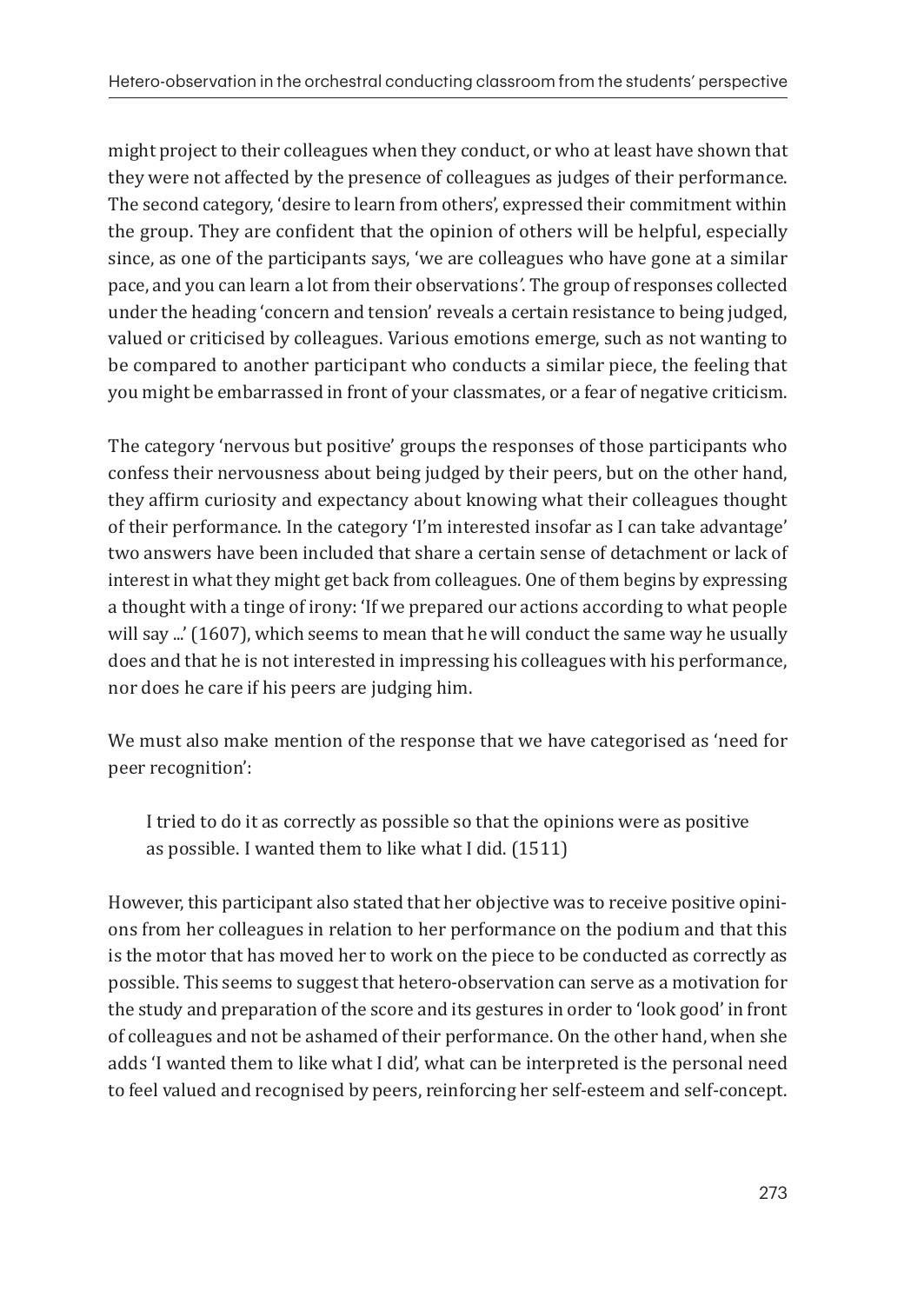#### **Difficulties encountered during the study of the piece**

Regarding the difficulties encountered during the study of the score, the participants have reported the following: 1- Gestural/technical elements (38%): difficulties related to technical gestures in the morphological and syntactic elements of the score; 2- Musical/expressive elements (48%): difficulties referring to the variations in the basic morphological and syntactic elements, such as the different gradations of speed, dynamics, articulations and, in general, to the discursive aspects related to character and expressiveness; 3- Analysis/Decision-making (14%): difficulties encountered in understanding the music and making appropriate gestural decisions.

As for the musical/expressive elements, the participants reported fundamental difficulties in the preparation of changes of tempo, character, dynamics and articulation. Also, the speed changes and changes in patterns – very frequent in these pieces by Béla Bártòk – were difficult to control. Some participants were explicitly concerned with questions of musical interpretation that point towards a maturation when it comes to understanding the act of conducting as a communication of ideas of sound, feelings and emotions.

The problem of slow tempi is the boredom that the piece can cause. (1612)

The biggest difficulty I found is that the piece is very expressive and rubato, and transmitting that gesturally is my weak point. (1603)

Regarding the gestural technical aspects, participants flourish in marking their preparatory material, anacruses and entrances (cues). With regard to the difficulties related to the analysis of the score, it is striking that the majority mention the choice of beat (whether to mark each beat or to group them). This lack of definition when choosing the beat marking leads them to err with the chosen tempo or speed as well as the character, the phrasing, and everything else that depends on speed for clear communication.

#### **What can I contribute to the gestural improvement of the peer group?**

This question was intended to inquire about the beliefs of the participants concerning their ability to contribute ideas, give advice and make value judgments to their peers. All the participants considered that they were qualified to advise and express opinions on the performance of their colleagues. They state in their responses that they can be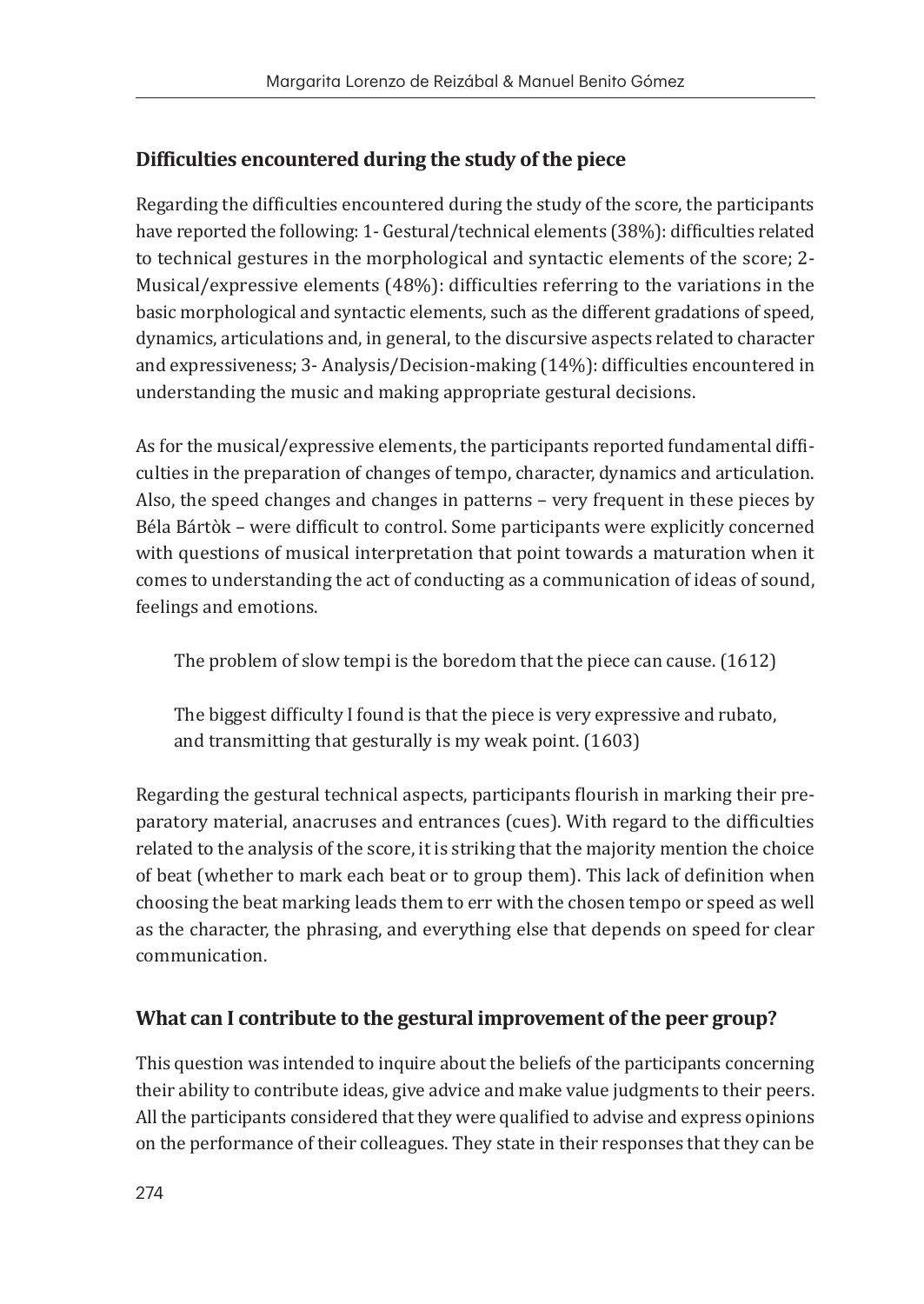objective, provide an outside point of view and constructive criticism and highlight the failures and achievements that the observed is not aware of on many occasions.

I think that when you are conducting you are not fully aware of all the movements you make or don't. The people who are watching you see everything you have done at each moment and can convey it to you. (1603)

It is also important to highlight the affinity that is established in these debates between peers, since the dialogue takes place between equals, between peers who are learning in the same classroom, performing the same exercises, and with a similar level of knowledge. They are able to put themselves in the other person's shoes and to see their own faults in those of others, and *vice versa.*

I realised that I can contribute a lot. Through the score you see what has to stand out, and whether the gestures and expression of the colleague conducting resemble it. You ask yourself questions about what would be the best way to address the problems that you observe on paper, and study and observe the ways in which your partner has solved them. I think it's very productive. (1513)

#### **How I give feedback to a colleague**

The feelings and ways of experiencing feedback sessions with colleagues can be categorised as follows: 1- Sincerity, I always say what I think (24%); 2- I soften my opinions, sometimes with a sense of humour  $(11\%)$ ; 3- My opinion is respectful to avoid upsetting anyone (22%); 4- First I highlight the positive feedback (19%); 5- I try to give constructive criticism (11%); 6- I feel a lot of responsibility, afraid to advise wrongly (13%).

#### Results of post-observational self-reports

100% of participants consider that the comments of the peers during the debate have been very helpful. Some explain why:

They have helped me a lot because they are in the same situation as me and they pay attention to details. They can understand why I have a particular flaw, because they also have it. (1605)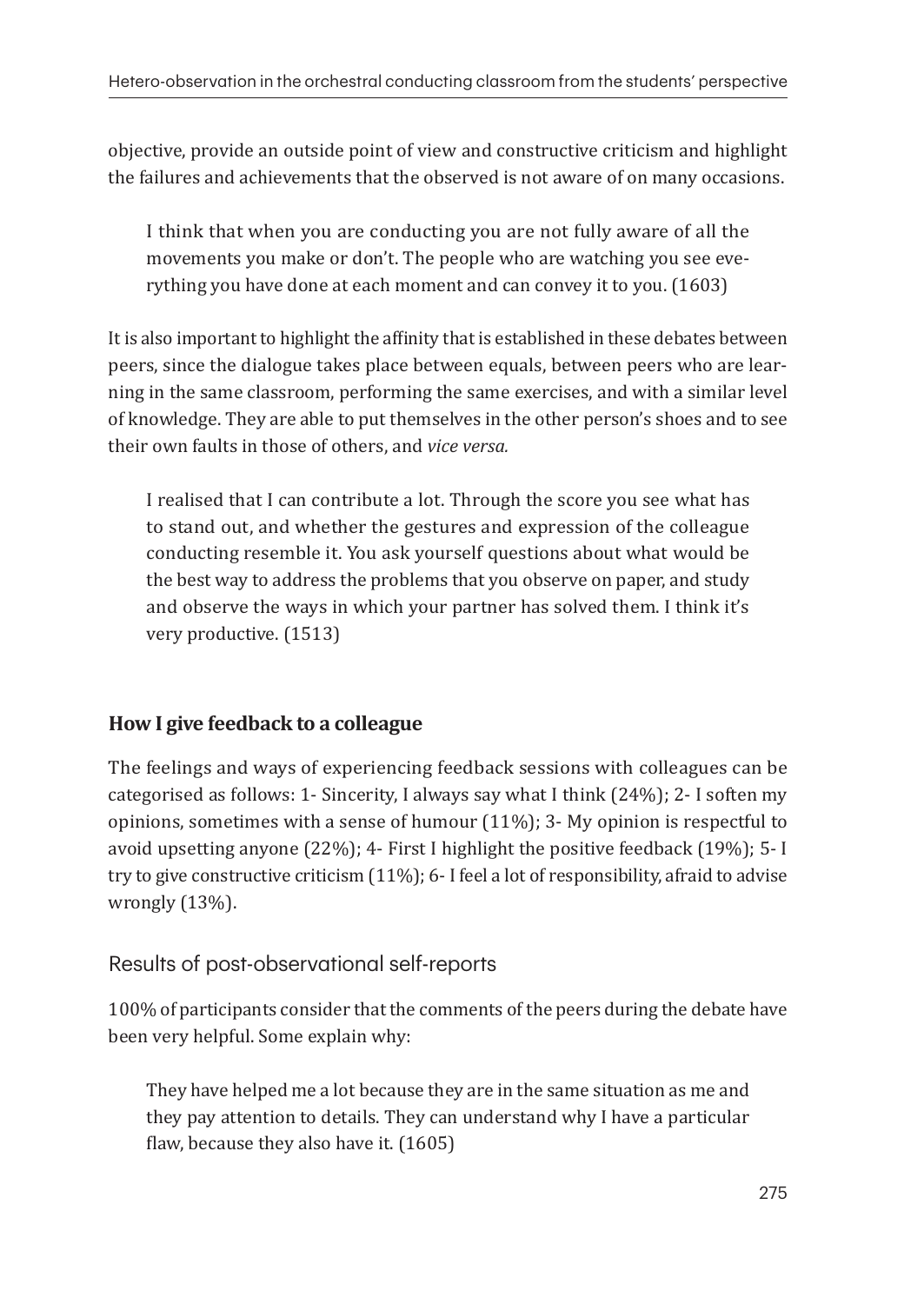Yes, they have helped me to realize things I was not aware of. (1511)

Behaviour on the podium and general motor activity constitute the points in which the participants felt most helped thanks to the contributions of their colleagues. The same occurs with expressivity – understood here as the ability to communicate the character of the piece – as well as having a greater awareness of one's own image on the podium.

After the debate and in light of the advice from the peers, the participants focused their attention on the following items: 1- Size of the gesture (11.5%), usually linked to the dynamics ; 2- Corporal position (13%); 3- Clarity in the beat (13%); 4- Expressivity (13%); 5- Independence of the left arm (13%); 6- Tempo, especially the preparation of tempo changes (13%); and, to a lesser extent, the character and the changes of articulation and dynamics as well as agogic changes.

A very important issue that emerged from the hetero-observation of the pairs is the attempt to correct the image of lack of self-confidence, which often takes place on the podium. This evaluation from colleagues is of great value to the participants because other people's watchful gaze brings to the table what can only be seen from the outside. This outside view is less polluted, or, at least, less biased. The confidence the conductor exudes on the podium is part of the path towards an image of leadership recognisable by musicians and also part of the attributes that define the 'conductor' attitude or, as they sometimes express it, 'to really look like a conductor'.

Most participants said that they received advice on issues of which they were not aware. 36% affirmed that they already knew everything that they were told, however, they specified that receiving this redundant opinion pushed them to focus their attention on those aspects. Likewise, the vast majority of the participants considered that the opinions received from their peers have helped them to get an idea of the external image they project on the podium when they are conducting.

More or less yes, let's say that I find it similar to a video recording, with the bonus that you also receive advice that gives you much more than self-criticism. (1508)

The comment made by this participant shows a very interesting nuance that can make the difference between the feedback that one receives in a video recording and that of hetero-observation through the debate: the results when it comes to getting an idea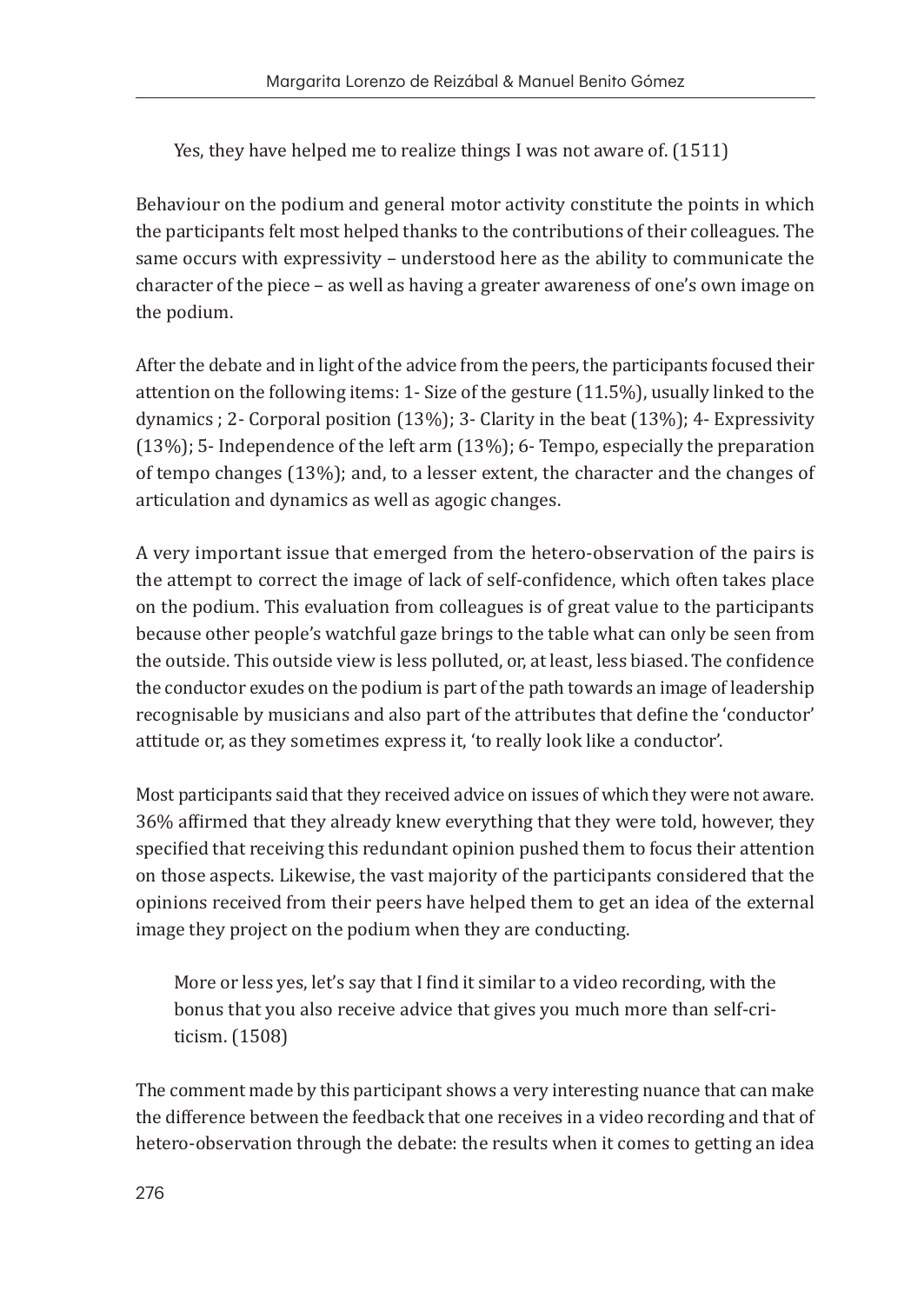of one's own image from outside can be equally valuable, but in hetero-observation external advice is also received, while in self-observation only self-criticism is available.

After receiving the feedback from their peers, the participants mentioned that in the second performance on the podium they wanted to improve their musical expressiveness and gestural technique and achieve greater self-control by showing the confidence and security necessary to give the image of a leader. The frequency with which issues related to the image of leadership shown on the podium by the participants have arisen in the debates has caused concern over personal image and the projection of musical personality on the podium. This is one of the most interesting aspects that hetero-observation and peer assessment have promoted: focusing participants' attention on their image as a whole that projects music not only through technique, but also through attitudes and behaviours on the podium.

Finally, once the second performance had been repeated, the participants answered the last question of the self-report, which referred to the aspects that they considered to have improved or not. The perception of having clearly improved in their actions in phase 2 is shown amongst a large majority of participants (84%) compared to those who felt that some things had improved, but not others (16%). The improvements that they refer to are not only technical, but mainly related to the positive feelings they have felt on the podium such as greater confidence and more control. The aspects in which they perceived improvement are the following: a) Greater clarity, improvement of gestural technique; b) Knowing how to transmit what I want; c) Positive feelings in conducting: students report having felt comfortable, having been calm, enjoying themselves and wanting to conduct and continue doing it; d) Greater security and self-confidence; e) Greater body awareness; and f) Greater visual contact with the musicians.

## **Discussion**

The responses to self-reports in our study suggest that hetero-observation positively affects individual and collective gestural learning, which was our first research question. These findings are in line with the results obtained by Johnston (1993) in his study.

In this research we have proposed a scenario for constructive interaction between peers inspired by methods and tools derived from ethnographic research, trying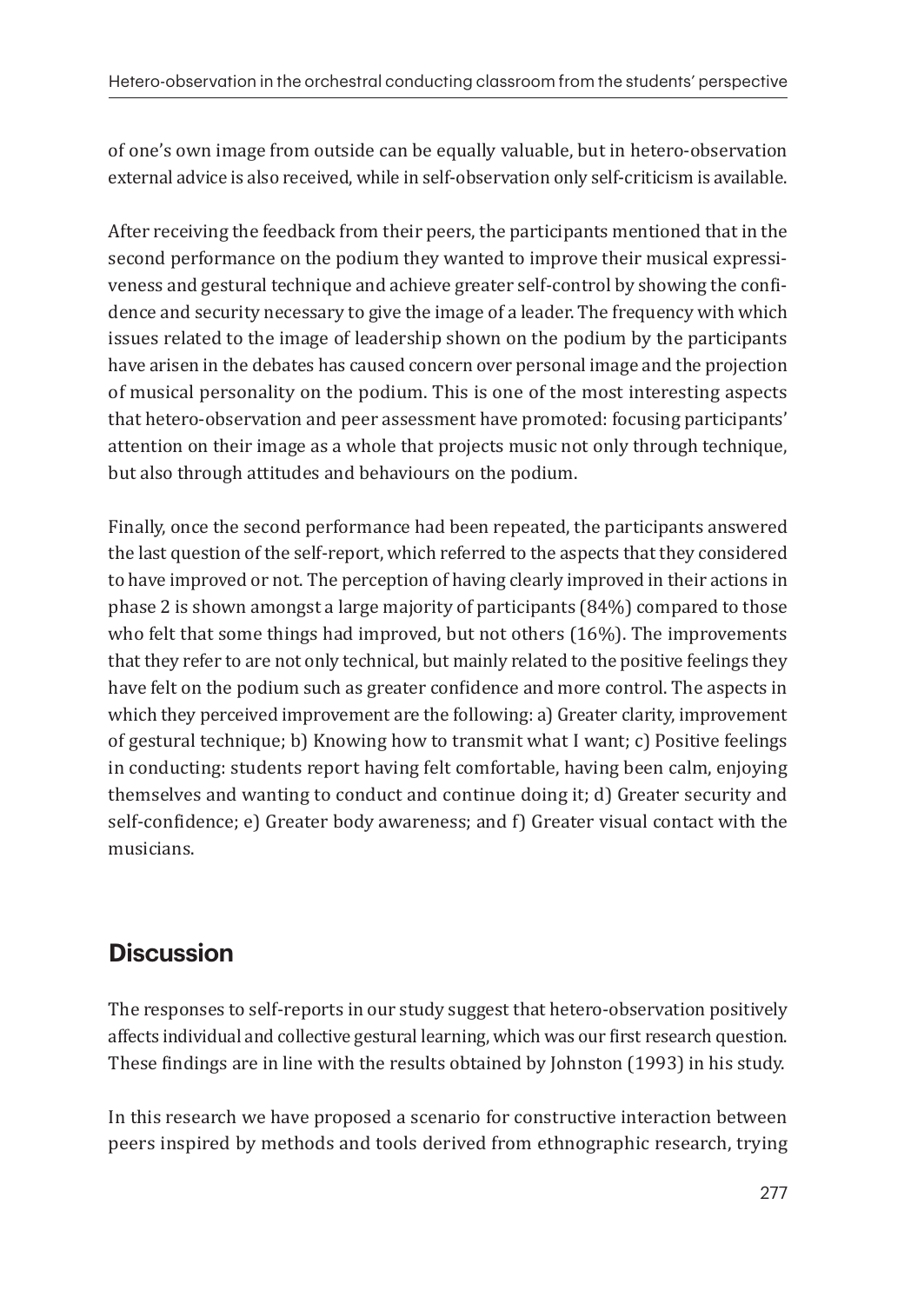to make a design as close as possible to the 'real' context in which the action to be learned takes place, in our case, in a simulated concert in which the student conductor is on the podium, alone, with the musicians in front and the audience – his colleagues and the teacher – behind, interpreting the assigned score 'in one go' without stops and in real time. With this scenario we have intended to use a perspective from the participants themselves (emic principle) where, as pointed out by Duff and Van Lier (1997), the central objective is to understand and interpret reality from the stance of the people involved. In this sense, we agree with Esteve (2004) on the idea that in these hetero-observational practices the process has been more important than the final result, since over a period of two weeks the gestural competencies of the students have improved. But what will allow them to continue to advance autonomously in terms of gestural issues is the experience of making informed criticisms, learning to observe and getting used to being observed.

In relation to the other two research questions, the students have at all times shown a high degree of involvement in the tasks entrusted to them. As they indicate in their self-reports, they have also understood the impact that this experience of hetero-observation has had on their own learning. At times they have perceived that they changed their role in the classroom: from students they went on to act as teachers of the rest of the peers during the debates, and this new role demands responsibility, knowledge, reflection on the observed and even a search for solutions and/or tips to convey to the colleague who is on the podium. Suddenly they become aware of what the teacher's role is and that they are sharing with her the task of correcting, of putting value on positive competencies, and of collaborating in the competence advancement of others. Interestingly, what they cannot perceive in themselves, they do see in the others, in the pair that is being observed. And when they become aware of what the others are doing, they turn their gaze towards themselves to try to visualise internally whether the errors of the others coincide with their own and whether the right gestures and correct attitudes are also within their own competence capacities. That is, when you look at the others, it is inevitable to 'look' or 'imagine' yourself in the same situation. Thus, the collective reviews its gestural activity while observing that of others in the hetero-observation sessions. This is consistent with the idea of vicarious learning from Bandura's socio-cognitive theory and shows that the collaborative dialogue that took place during the debates in this research were characterised by a high degree of engagement of participants in the effective resolution of individual problems, as stated by Swain (2000) and Damon and Phelps (1989).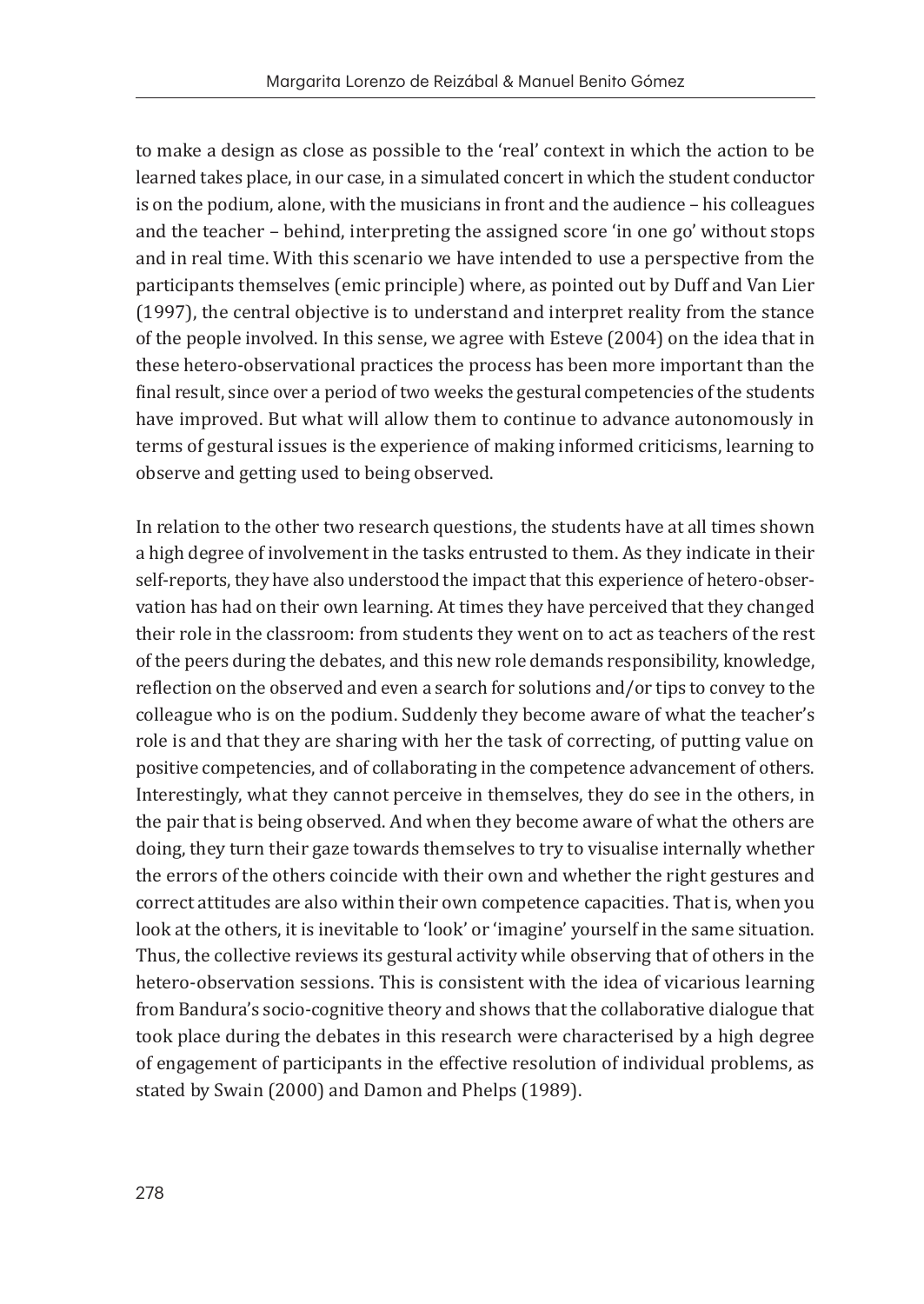On the one hand, it is worth reflecting on the fact that the hetero-observation process that has been carried out in this experience supposes the first stage for self-regulation of students, if we stick to the four levels defined by Schunk and Zimmerman (2007) to develop said self-regulation. During this experience the first observation level was covered according to the socio-cognitive theory of Bandura (1986). In our opinion, this hetero-observation activity has also covered the second level of development of self-regulation, since the students have tried to emulate, imitate the observed behaviour - or, where appropriate, avoid that observed behaviour. The next stage of self-control is, in our opinion, the limit to our investigation. It is true that there has been an improvement of all the gestural items treated in the classroom. Even new, more evolved ones have emerged, but the participants have not yet been able to complete this self-controlled search that leads them to an authentic self-regulation of learning. However, and according to our own experience, the progress made in the two-week period with this observational practice is of great value compared with the advancements experienced by the students following a traditional teaching methodology in conducting during the same period.

On the other hand, the two groups of students involved in this research during both academic courses can be classified as 'collective groups' as defined by Donato (1994). In line with this author, we have verified that our groups worked in a cohesive manner with a high degree of collaboration and commitment to the proposed task. Therefore, they can be considered as collective groups which, together, are able to build the necessary scaffolding to complete a task entrusted to them. The idea that the group was cohesive has been proven by the affection, solidarity, understanding and help that have been generated within it. The groups have shown themselves to be a cohesive system in which co-construction of knowledge has been possible thanks to the contributions of each member and the interaction between them during the debates. The results suggest that the metaphor of collective scaffolding as proposed by Nyikos and Hashimoto (1997) has been fulfilled during this experience of hetero-observation, and, according to Miguel (2006), we think this has been possible due to cooperation and collaboration being prioritised over competition. We are warned by the results of some studies (Donato, 1994; Nielsen, Johansen and Jørgensen, 2018) that not all collective learning forums are constructive for all students, but the results of our experience are aligned with those of O'Donell (2006) and Blum-Kulka and Snow (2009), pointing out that the high degree of commitment, closeness and symmetry established within both groups in our study has functioned as a supportive arena to avoid competition among peers and reinforce the participants' inner motivation.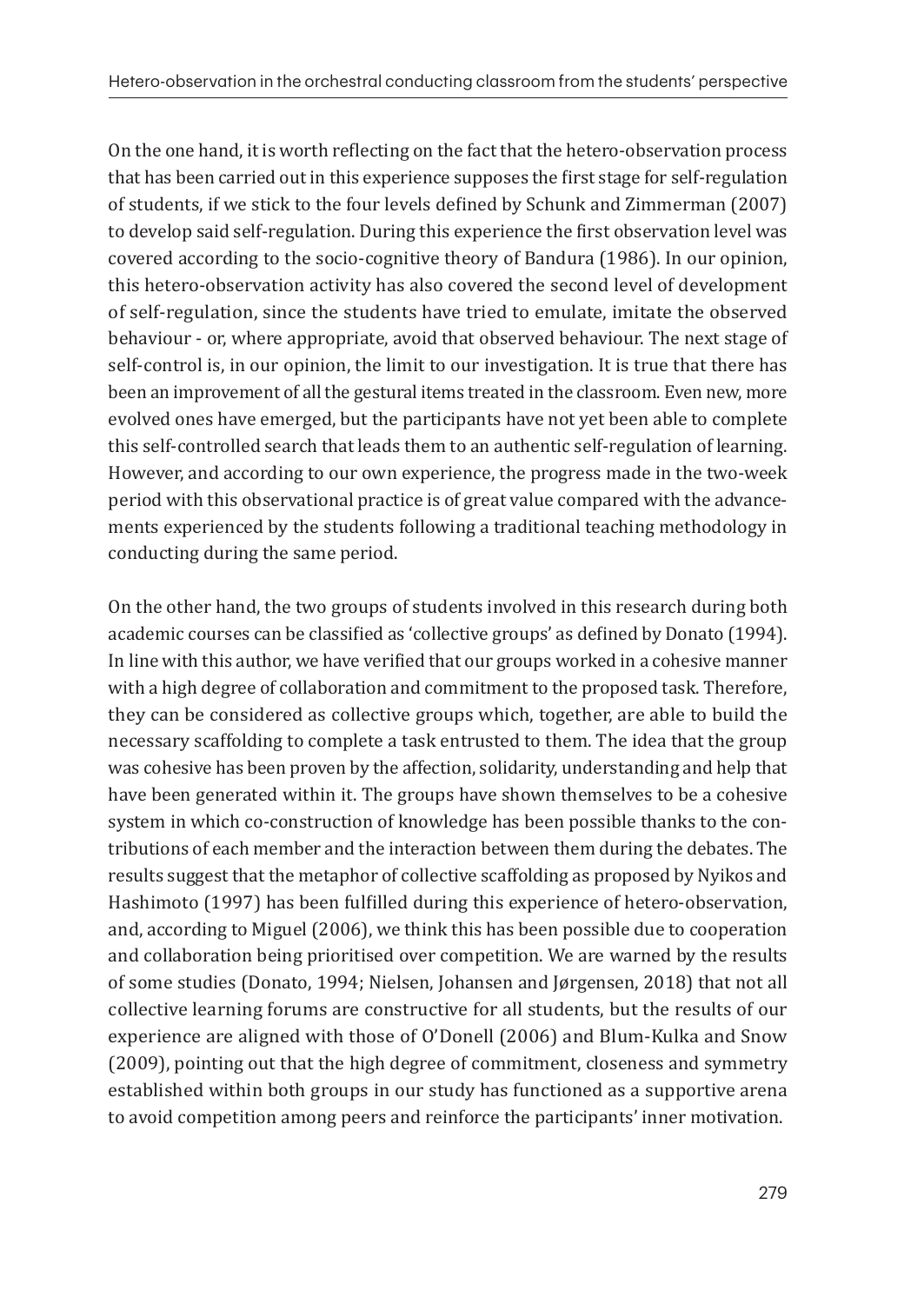We agree with Adamé Tomás (2010) when he states that group work is not only beneficial at an educational level for the attainment of learning, but also as an end in itself since it encourages the development of very important values in education such as knowing how to listen, cooperate, take responsibility for one's actions, help others etc. We did not specifically intend to promote these values in the course of the collective sessions, but these hetero-observational forums have come to be a very powerful tool for establishing bonds of friendship, cooperation and empathy between very different people. All this has made possible a very cohesive group concerned not only with their individual achievements but also with those of the peers.

The self-reports have revealed the students' concern for not hurting their classmates and how they try to soften the opinions and put themselves in the others' place. The care that all participants have put into this task is endorsed by the use of a 'protective discourse' similar to that described by Ruiz-Bikandi (2007): use of impersonal forms, socialisation of errors, periphrasis etc.

In line with Watanabe and Swain (2007), it seems that the participants in our study have benefited emotionally (better self-concept, as has been explicitly seen in some self-reports) and also at a cognitive level, having to articulate a spoken discourse with explanations to their classmates. In accordance with Janbush's SRL structure (2016), the participants have also shown an ability to generate thoughts about their own gestures, goals and strategies encouraged by external stimuli from the group context in a necessary co-regulation to activate self-regulation, as Marijan (2017) proposes. However, in our study this co-regulation has been carried out mainly by the participants, not just the teacher, as proposed by this researcher. In the light of the results, we suggest that the regulatory mechanism of the participants has been set in motion to a large extent thanks to what we might call 'peer-regulation', which we could define as the dialogical intervention of the observers with the observed in a scenario of hetero-observational learning.

We have also observed during the rehearsals that participants have been emotionally changing from a state of tension to another of relaxation, which is consistent with the SRL theory proposed by Shanker and Bertrand (2013). In our study the participants have reported tension – prior to conducting before others, prior to receiving the assessment – together with moments of relaxation – after the practice, during the individual reflection, or at the moment of giving their opinion in the debate.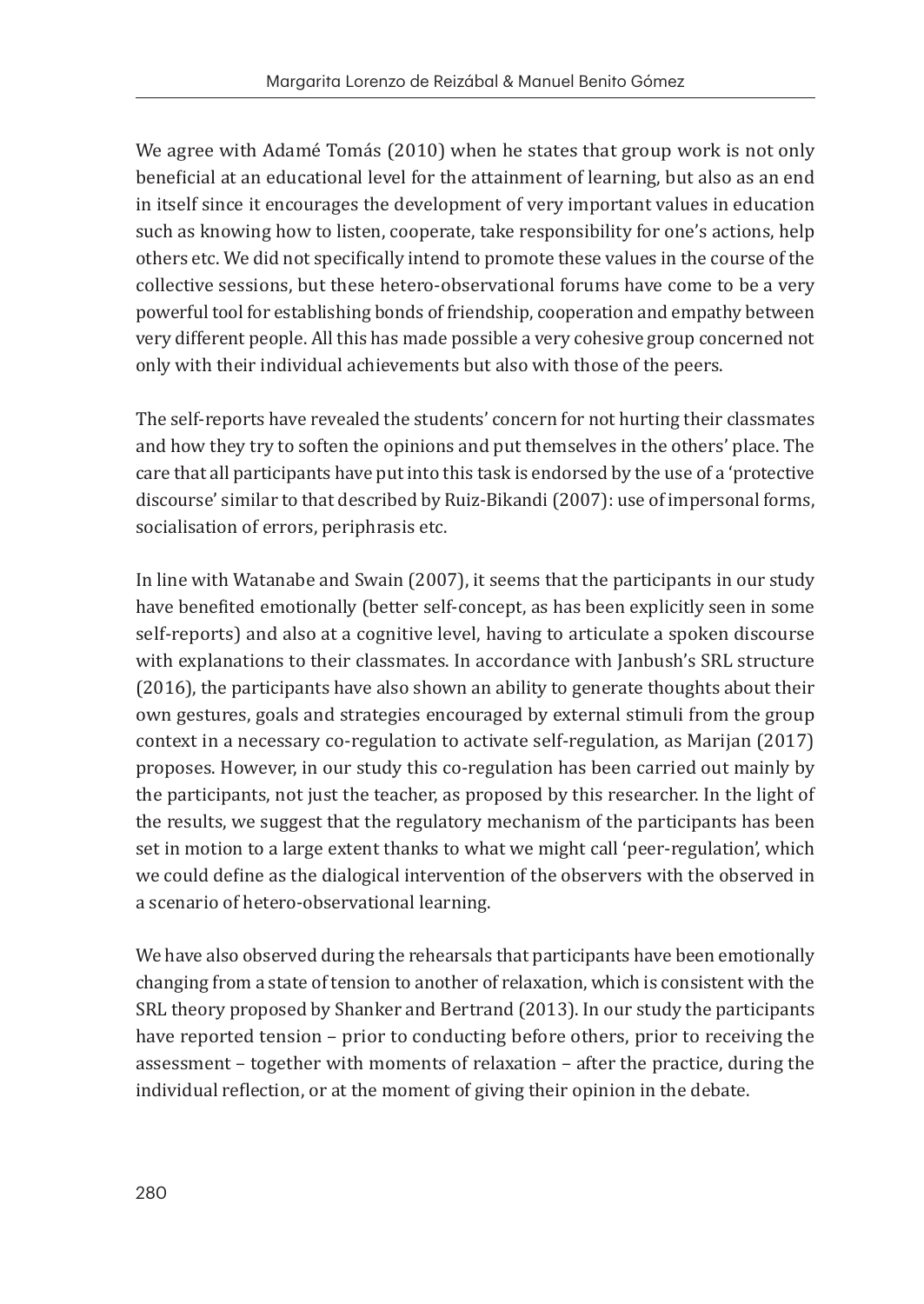Likewise, we have found in our study groups the two types of motivation described by Wigfield, Klauda and Cambria (2011): on the one hand, most of the participants have shown personal traits consistent with the definition of 'students with mastery approach goals'. On the other hand, only a few have shown a profile of 'performance approach goals', as we have previously commented on in relation to participant 1511.

Finally, following the proposal of Parra-Meroño and Peña-Acuña (2012), during the debate the teacher has been in charge of establishing turns and replies and has addressed and coordinated the debate, directing it towards the previously planned objectives. A conclusion that emerges from this experience at a pedagogical level is that in order to raise an educational debate in the classroom, teachers must have sufficient preparation and knowledge and be able to obtain interesting results for student learning. These practices require planning from the teacher, clarity of objectives and application of principles that allow the collective to function as a cohesive system that learns from a socio-critical paradigm and enables the collective scaffolding. We agree with O'Donnell (2006) that the teacher is not the protagonist; she is in the shade, but always alert to redirect, inform, correct, propose, raise, organise, etc.

## **Limitations and possible future research**

This research has only tackled the interaction of peers during the debates ('peer interaction') within the multiplicity of approaches that admit the interaction between equals. It would also be possible to design 'peer tutoring' activities – used often in language teaching, for example – 'peer talking' – conversation between two peers – or 'peer modelling' within the conducting classroom. It is intuited that these types of collaborative dialogues could be an appropriate scenario for the resolution of tasks in which two students have to solve a given problem through the exchange of ideas and knowledge, such as analysing a score to be conducted. It is also essential to investigate personality traits and their influence on SRL as well as the regulatory potential of peers in other important topics in the field of orchestral conducting, such as leadership, epistemic beliefs or professional identity.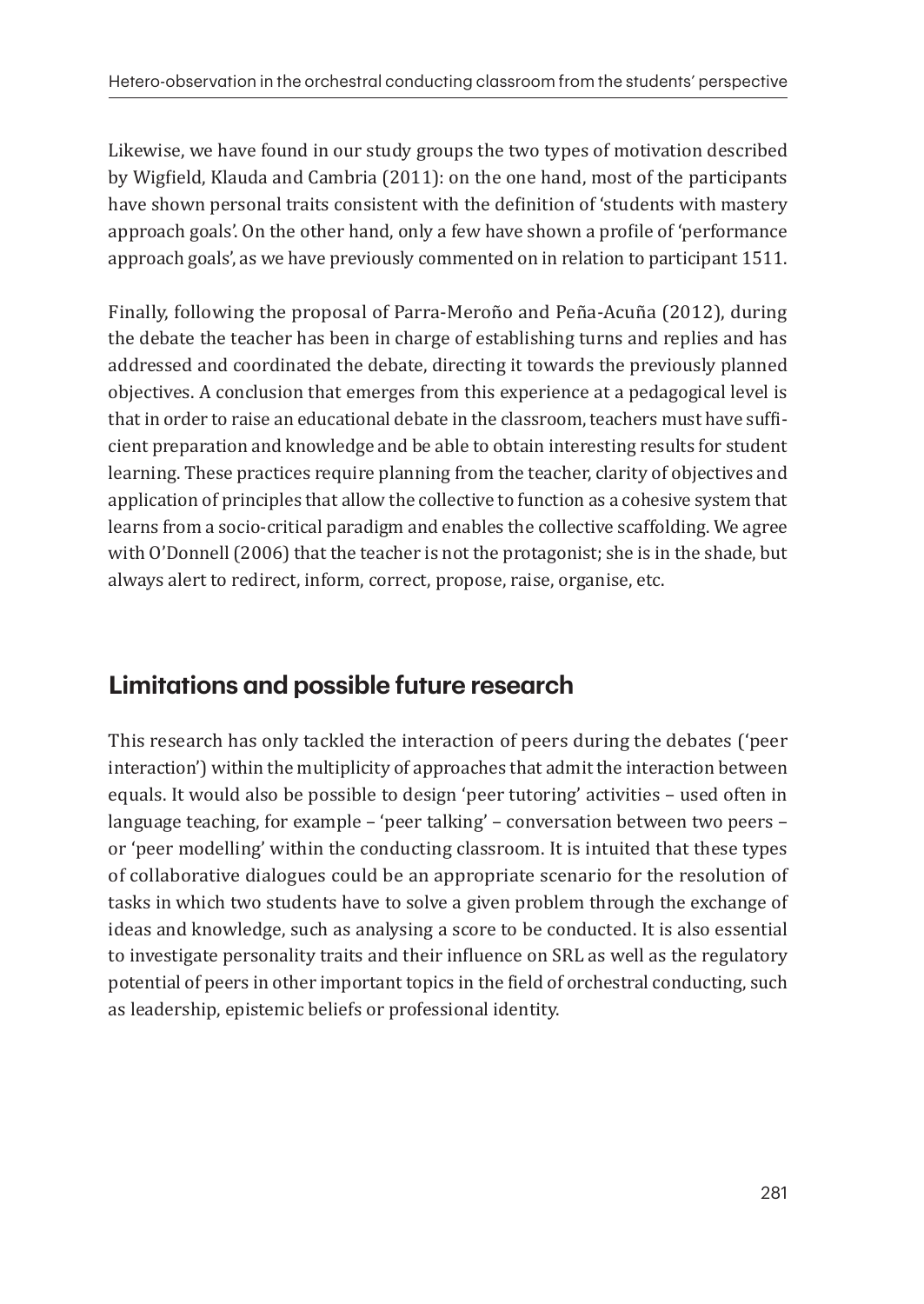### **References**

Adamé Tomás, A. (2010). Metodología y organización del aula. Innovación y experiencias educativas, 26. Retrieved on 5/4/2018 from https://archivos.csif. es/archivos/andalucia/ensenanza/revistas/csicsif/revista/pdf/Numero\_26/ ANTONIO\_ADAME\_TOMAS\_01.pdf

Bandura, A. (1986). Social foundations of thought and action: A social cognitive theory. Englewood Cliffs, NJ: Prentice-Hall.

Bandura, A. (1997). Self-efficacy: The exercise of control. New York: W. H. Freeman

Blum-Kulka, S. & Snow, C. E. (2009). Introduction: The potential of peer talk. Discourse Studies, 6, 291–306.

Bodnar, E. N. (2013). The effect of intentional, preplanned movement on novice conductors' gesture. (Doctoral thesis). University of Washington. Retrieved on 6/4/2017 from https://digital.lib.washington.edu/researchworks/ handle/1773/23575

- Carrison C. & Ehringhaus, M. (n.d.). Formative and Summative Assessments in the Classroom. Retrieved on 30/1/2018 from: https://www.amle.org/portals/0/pdf/articles/Formative\_Assessment\_Article\_ Aug2013.pdf
- Damon, W. & Phelps, E. (1989). Critical distinctions among three approaches to peer education. International Journal of Educational Research, 58, 9–19. Doi: 10.1016/0883-0355(89)90013-X
- Donato, R. (1994). Collective scaffolding in second language learning. In J. P. Lantolf (Ed.), Vygotskian approaches to second language research (pp. 33-56). London: Ablex Publishing.
- Duff, P. A. & van Lier, L. (1997). Approaches to Observation in Classroom Research. Observation from an Ecological Perspective. TESOL Quarterly, 31, 783-787. Doi: 10.2307/3587762
- Esteve, O. (2004). La observación en el aula como base para la mejora de la práctica docente. In J. M. Sierra & D. Lasagabaster (Eds.), La observación como instrumento para la mejora de la enseñanza-aprendizaje de lenguas (pp. 79-118). Lleida: Milenio.
- Galton, M. & Williamson, J. (1992). Group-work in the Primary School. London: Routledge
- Harré, R., Clarke, D., & De Carlo, N. (2015). Motives and mechanisms. An introduction to the psychology of action. Oxford: Routledge.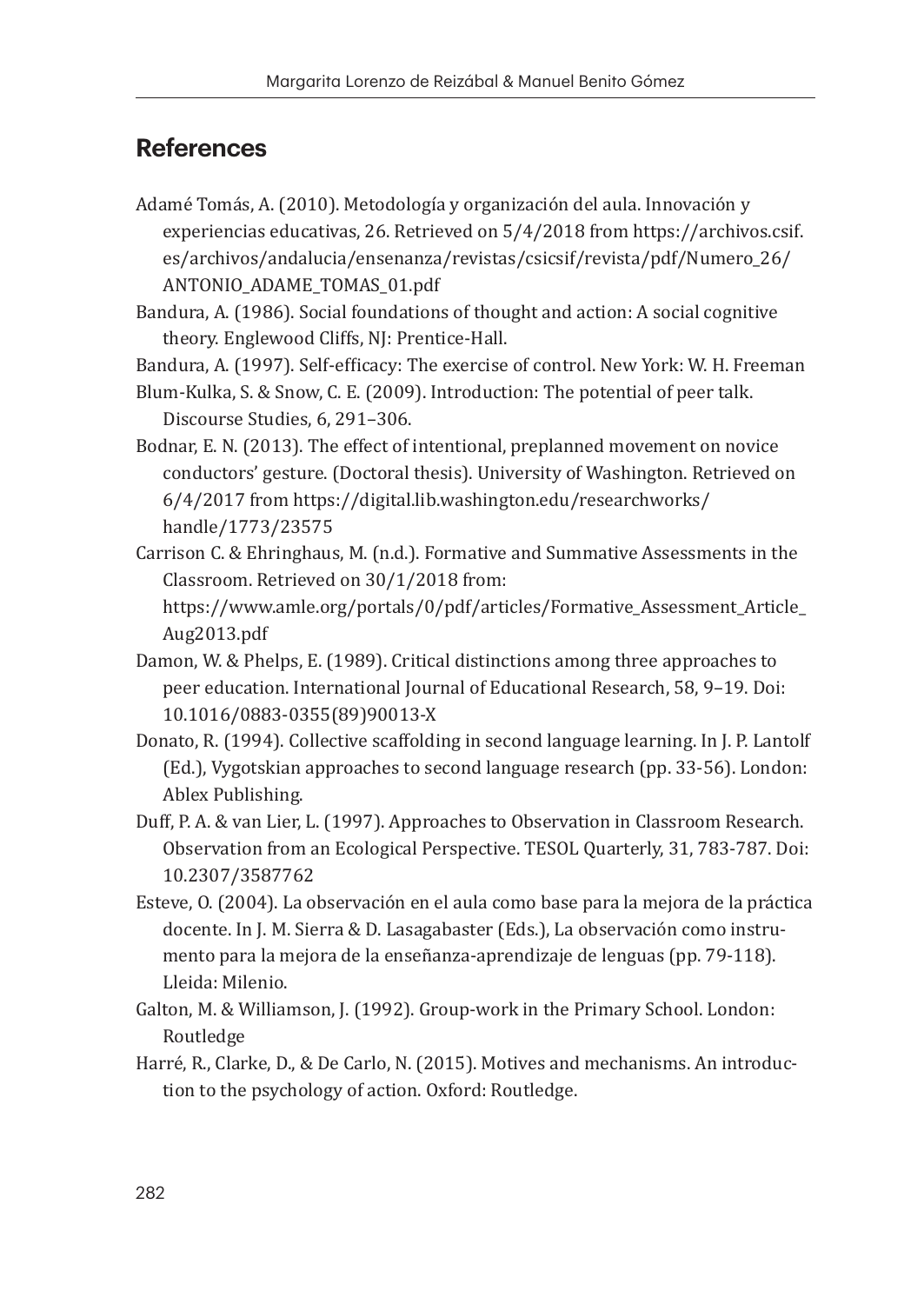- Huber, M. J. & Durfee, E. H. (1995). Deciding when to commit to action during observation-based coordination. In: Proceedings of the First International Conference on Multi-Agent Systems (pp. 163-170).
- Imbernon, F. & Medina, J. L. (2008). Metodología participativa en aula universitaria. La participación del alumnado. Barcelona: Editorial Octaedro.
- Jabusch, H. C. (2016). Setting the stage for self-regulated learning instruction and metacognition instruction in musical practice. Frontiers in Psychology, 7, 1319. Doi: https://doi.org/10.3389/fpsyg.2016.01319.
- Johnston, H. (1993). The use of video self-assessment, peer-assessment, and instructor feedback in evaluating conducting skills in music student teachers. British Journal of Music Education, 10(1), 57-63. Doi: 10.1017/ S0265051700001431.
- Logie, N. (2012). The role of leadership in conducting orchestras (Doctoral thesis). The Open University. Retrieved from http://oro.open.ac.uk/38069/1/The%20 role%20of%20leadership%20in%20conducting%20orchestras.pdf.
- Lorenzo de Reizábal, M. & Benito, M. (2017). Gestural Learning in Orchestra Conducting Through Self-Observation. Psicodidáctica Journal, 23(2), 144-152. Doi: 10.1016/j.psicod.2017.07.006.
- Ludovico, L. A. & Mangione, G. R. (2014). Self-regulation competence in music education. International Conference e-Learning proceedings, pp 46-54. Retrieved on 19/2/2019 from https://www.learntechlib.org/p/157788/.
- Marijan, M. (2017). The self-regulated learning model and music education. Accelerando: Belgrade journal of music and dance, 2(1). Retrieved from https:// accelerandobjmd.weebly.com/

issue2/1-the-self-regulated-learning-model-and-music-education

- Martínez, R. (2010). La investigación en la práctica educativa: guía metodológica de investigación para el diagnóstico y evaluación en los centros docentes (Colección Investigamos nº 5). Ministerio de Educación y Ciencia. Madrid.
- McCormick, J. & McPherson, G. (2003). The role of self-efficacy in a musical performance examination:

An exploratory structural equation analysis. *Psychology of Music*, *31*(1), 37–51. Retrieved from https://journals.sagepub.com/doi/10.1177/03057356030310 01322.

McPherson, G. E., & Renwick, J. M. (2011). Self-regulation and mastery of musical skills. In B. J.

Zimmerman & D. H. Schunk (Eds.), *Handbook of Self-Regulation of Learning and Performance* (pp. 327–347). New York, NY: Routledge.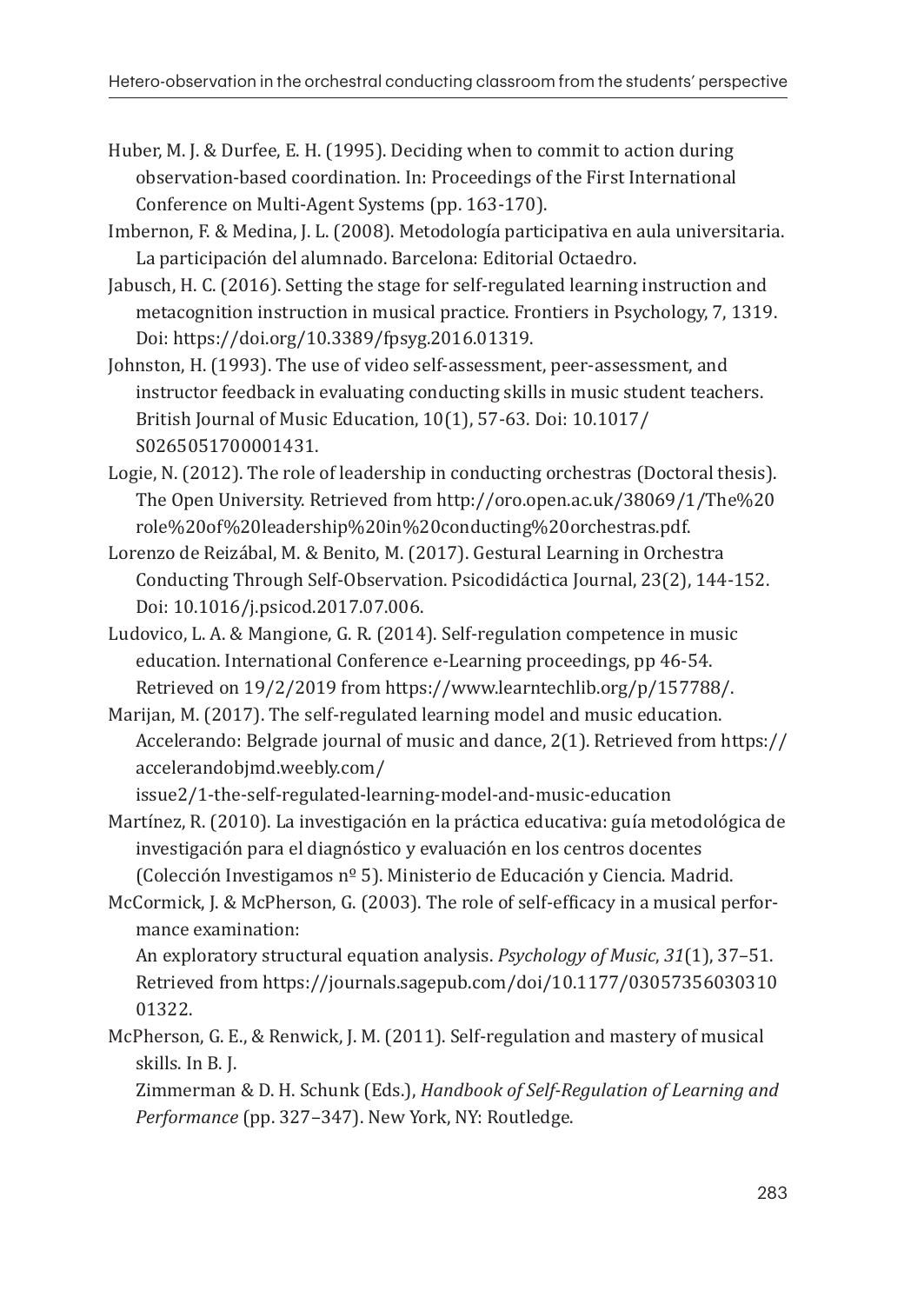- McPherson, G. E., Nielsen, S., & Renwick, J. (2013). Self-regulation interventions and the development of music expertise. In H. Bembenutty, T. Cleary & A. Kitsantas (Eds.), *Applications of Self-Regulated* Learning Across Diverse Disciplines: A Tribute to Barry J. Zimmerman (pp. 355–382). Charlotte, NC: Information Age Publishing. Retrieved on 12/2/2019 from http://www.academia. edu/30238498/McPherson\_Nielsen\_Renwick\_2013\_copy.pdf.
- Miguel, M. (coord.) (2006). Metodologías de enseñanza y aprendizaje para el desarrollo de competencias. Orientaciones para el profesorado universitario ante el espacio europeo de educación superior. Madrid: Alianza Editor.
- Nielsen, S. G. (2004). Strategies and self-efficacy beliefs in instrumental and vocal individual practice: a study of students in higher music education. Psychology of Music, 32(4), 418–431. https://doi.org/10.1177/0305735604046099
- Nielsen, S. G. (2010). Epistemic beliefs and self-regulated learning in music students. Psychology of music, 1(15). Doi: 10.1177/0305735610385509
- Nielsen, S. G., Johansen, G. G., & Jørgensen, H. (2018). Peer learning in instrumental practicing. Frontiers in Psychology, 9, 339. Doi: 10.3389/fpsyg.2018.00339
- Nyikos, M. & Hashimoto, R. (1997). Constructivist theory applied to collaborative learning in teacher education: In search of ZPD. The Modern Language Journal, 81(4), 506-517. Doi: 10.2307/328893
- O'Donnell, A. M. (2006). The Role of Peers and Group Learning. In P. A. Alexander & P. H. Winne (Eds.), Handbook of educational psychology (pp. 781-802). Mahwah, NJ: Lawrence Erlbaum Associates. Retrieved on 14/12/2017 from https://www.researchgate.net/

publication/232503891\_The\_Role\_of\_Peers\_and\_Group\_Learning.

- Panula, J. On Conducting. (n.d). Retrieved on 12/3/2016 from http://www.jormapanula.com/Panulaintern/Panula-2.htm.
- Parra-Meroño, M. C. & Peña-Acuña, B. (2012). El aprendizaje cooperativo mediante actividades participativas. Anales de la Universidad Metropolitana, 12(2), 15-37. Retrieved on 14/4/2017 from https://dialnet.unirioja.es/servlet/ articulo?codigo=4193279.
- Philp, J., Adams, R. & Iwashita, N. (2013). Peer Interaction and second language learning. New York: Routledge.
- Ruiz-Bikandi, U. (2007). La auto-observación en clase de lengua como mecanismo colectivo de formación. El discurso protector. Cultura y Educación, 19(2), 165-181. Doi: 10.1174/113564007780961624
- Schunk, D. H. & Zimmerman, B. J. (2007). Influencing children's self-efficacy and self-regulation of reading and writing through modeling. Reading and Writing Quarterly, 23, 7-25. Doi: 10.1080/10573560600837578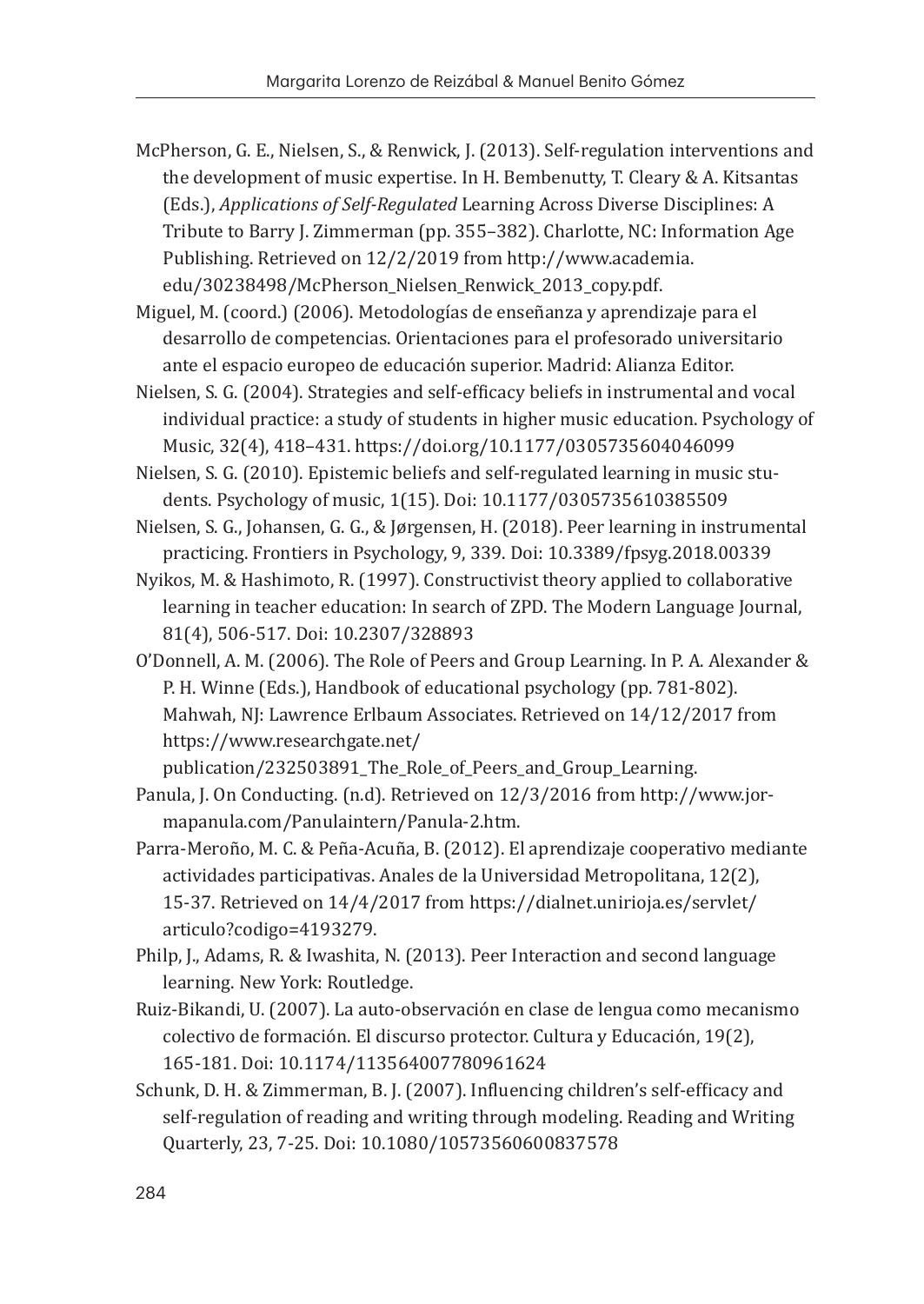Shanker, S. & Bertrand, J. (2013). Self-Regulation... What is it and why is it important for

learning? Uploaded by the Government of British Columbia's official channel on YouTube, on December 02 2013. Retrieved on 14/2/2019 from https://youtu. be/eyyV8Tylcms

- Shanker, S. (2016). Self-regulation versus Self-Control: the reason for the profound differences lies deep inside the brain. Posted July 11, 2016. Retrieved on 14/2/2019 from https://www.psychologytoday.com/blog/self-reg/201607/ self-regself-regulation-vs-self-control.
- Swain, M. (2000). The output hypothesis and beyond: mediating acquisition through collaborative dialogue. In J. P. Lantolf (Ed.), Socio-cultural theory and second language learning (pp. 97-114). Oxford: Oxford University Press.
- Trujillo, F. (2002). Aprendizaje cooperativo para la enseñanza de la lengua. Publicaciones, 32, 147-162. Retrieved on 16/7/2016 from http://meteco.ugr. es/lecturas/cooperacion.pdf.
- Watanabe, Y. & Swain, M. (2007). Effects of proficiency differences and patterns of pair interaction on second language learning: collaborative dialogue between adult ESL learners. Language Teaching research, 11, 121. Doi: 10.1177/136216880607074599
- Wigfield, A., Klauda, S. L., & Jenna Cambria (2011). Influences on the Development of Academic Self-Regulatory Processes. Routledge Handbook of Self-Regulation of Learning and Performance (on-line). Retrieved on 9/2/2019 from https:// www.routledgehandbooks.com/doi/10.4324/9780203839010.ch3.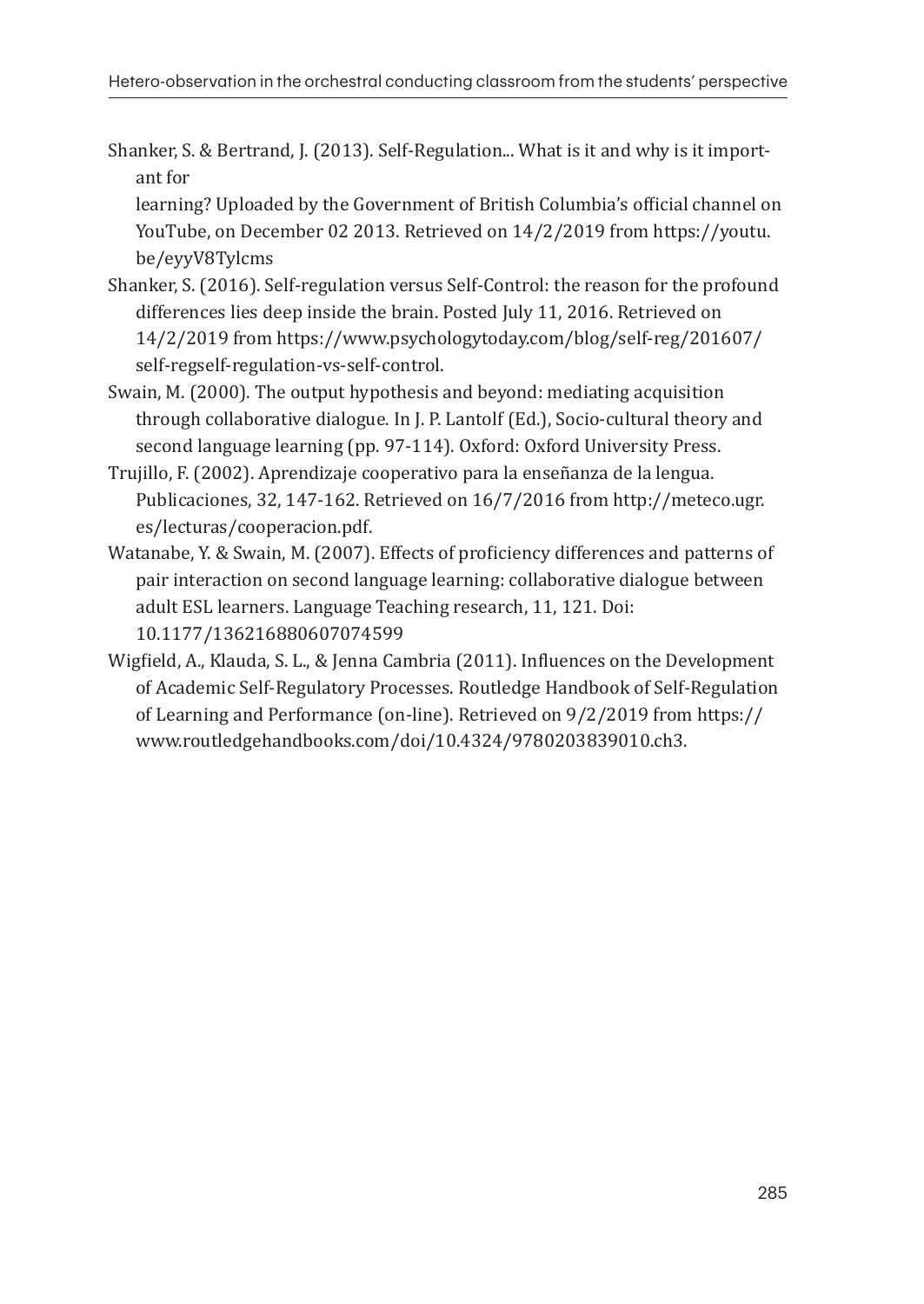#### Appendix 1.

Pre-observational and post-observational self-reports to be completed as part of the hetero-observational experience. Source: self-elaboration.

| <b>HETERO-OBSERVATION EXPERIENCE</b>                                                                                                                                                                                                                                                                                                                                                                                                                                                                                                                                                                                                                                      |                                                                                                                                                                                                                                                                                                                                                                                                                                                                                                                                                                                                                                                                                |  |  |
|---------------------------------------------------------------------------------------------------------------------------------------------------------------------------------------------------------------------------------------------------------------------------------------------------------------------------------------------------------------------------------------------------------------------------------------------------------------------------------------------------------------------------------------------------------------------------------------------------------------------------------------------------------------------------|--------------------------------------------------------------------------------------------------------------------------------------------------------------------------------------------------------------------------------------------------------------------------------------------------------------------------------------------------------------------------------------------------------------------------------------------------------------------------------------------------------------------------------------------------------------------------------------------------------------------------------------------------------------------------------|--|--|
| PRE AND POST HETERO-OBSERVATIONAL SELF-REPORTS                                                                                                                                                                                                                                                                                                                                                                                                                                                                                                                                                                                                                            |                                                                                                                                                                                                                                                                                                                                                                                                                                                                                                                                                                                                                                                                                |  |  |
| <b>GUIDE TO REFLECTION ON INDIVIDUAL PRACTICE</b><br><b>BEFORE THE DEBATE</b>                                                                                                                                                                                                                                                                                                                                                                                                                                                                                                                                                                                             | <b>GUIDE TO REFLECTION ON INDIVIDUAL</b><br>PRACTICE AFTER THE DEBATE                                                                                                                                                                                                                                                                                                                                                                                                                                                                                                                                                                                                          |  |  |
| 1- How did you feel during your conducting perfor-<br>mance? Brief description of your state of mind, sensati-<br>ons, emotion experienced, etc.<br>2- Make a self-critical comment on the positive and<br>negative aspects perceived during your conducting<br>performance, related to the effectiveness of the gestures<br>used to transmit the following dimensions / musical<br>parameters of the score:<br>a. Tempo<br>b. Rhythm and metric<br>c. Cues for entries<br>d. Articulation<br>e. Dynamics<br>f. Phrasing<br>g. Character/expression<br>3- How did you feel knowing that your classmates were<br>going to judge you later?<br>4- Preparation of the score: | 1. Do you think your peers' comments<br>have helped you?<br>2. In which aspects specifically?<br>3. What have you worked on to improve<br>your performance after receiving the<br>opinions of the group?<br>4. Are there any aspects that have been<br>suggested in the group that you were not<br>aware of during your first performance?<br>5. Are there any aspects that you did not<br>like about your performance which have<br>not emerged in the opinions of the group?<br>6. Listening to your peers, can you get<br>an idea of what you look like from the<br>outside when you conduct?<br>7. What aspects do you think you can<br>improve today in your performance? |  |  |
| a. Dedicated time (in hours)                                                                                                                                                                                                                                                                                                                                                                                                                                                                                                                                                                                                                                              | <b>8- ONCE THE PERFORMANCE HAS BEEN</b>                                                                                                                                                                                                                                                                                                                                                                                                                                                                                                                                                                                                                                        |  |  |
| b. Difficulties encountered<br>c. Work plan followed                                                                                                                                                                                                                                                                                                                                                                                                                                                                                                                                                                                                                      | REPEATED IN THE SECOND SESSION,<br>describe your feelings, aspects that you                                                                                                                                                                                                                                                                                                                                                                                                                                                                                                                                                                                                    |  |  |
| 5- What do you think you can contribute to improving                                                                                                                                                                                                                                                                                                                                                                                                                                                                                                                                                                                                                      | think have improved and those that have                                                                                                                                                                                                                                                                                                                                                                                                                                                                                                                                                                                                                                        |  |  |
| the performance of your classmates?                                                                                                                                                                                                                                                                                                                                                                                                                                                                                                                                                                                                                                       | not.                                                                                                                                                                                                                                                                                                                                                                                                                                                                                                                                                                                                                                                                           |  |  |
| 6- When you review the performance of another collea-                                                                                                                                                                                                                                                                                                                                                                                                                                                                                                                                                                                                                     |                                                                                                                                                                                                                                                                                                                                                                                                                                                                                                                                                                                                                                                                                |  |  |
| gue, how do you feel? How do you give feedback?                                                                                                                                                                                                                                                                                                                                                                                                                                                                                                                                                                                                                           |                                                                                                                                                                                                                                                                                                                                                                                                                                                                                                                                                                                                                                                                                |  |  |